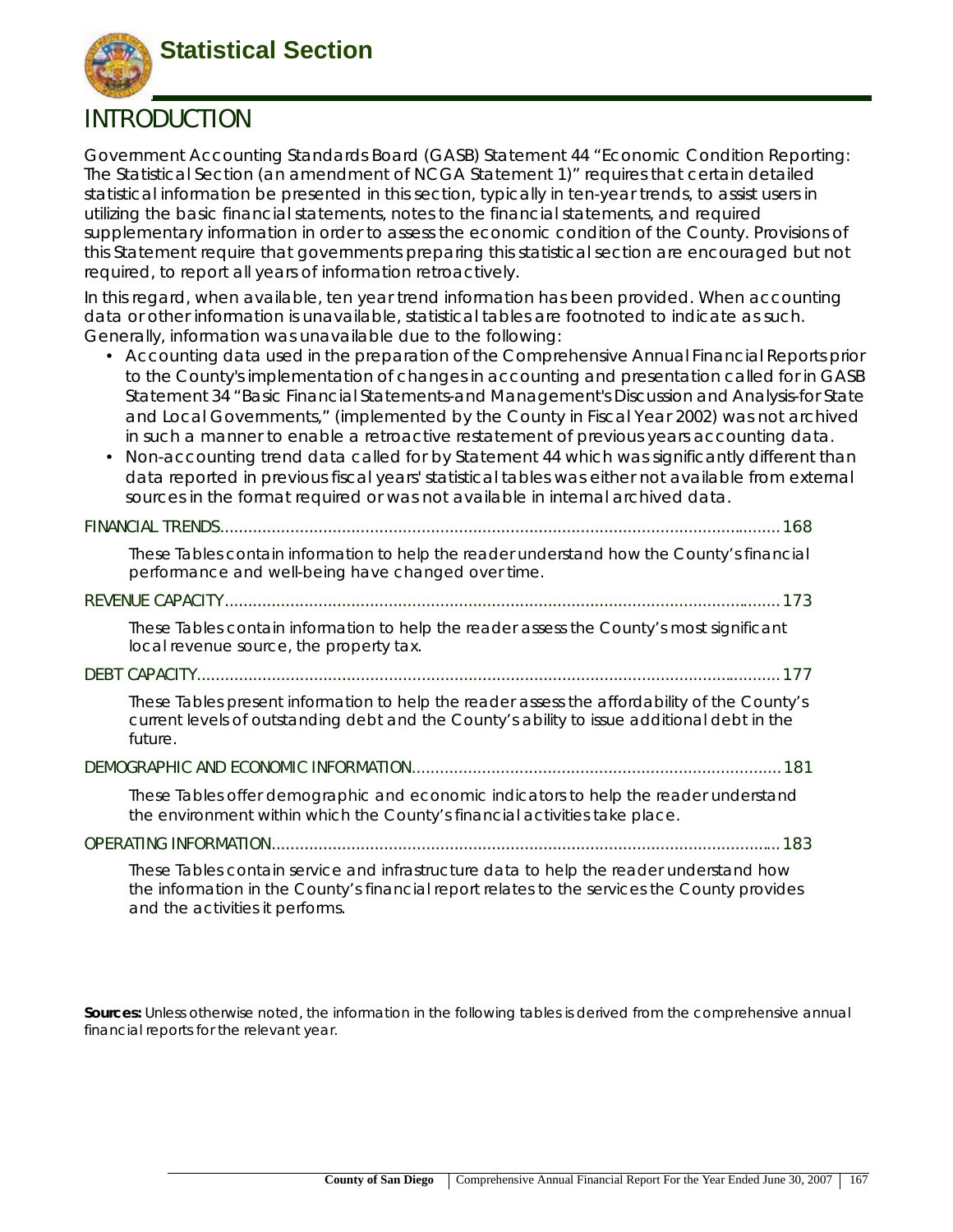

| (Accrual Basis of Accounting)                                                                     |         |                                                                                                                            |                                                                                                                                                                                                      |            |           |  |  |  |  |  |  |  |
|---------------------------------------------------------------------------------------------------|---------|----------------------------------------------------------------------------------------------------------------------------|------------------------------------------------------------------------------------------------------------------------------------------------------------------------------------------------------|------------|-----------|--|--|--|--|--|--|--|
| (In Thousands)                                                                                    |         |                                                                                                                            |                                                                                                                                                                                                      |            |           |  |  |  |  |  |  |  |
| <b>Fiscal Year</b>                                                                                |         |                                                                                                                            |                                                                                                                                                                                                      |            |           |  |  |  |  |  |  |  |
| 2002<br>2006<br>2003<br>2004<br>2005<br>2007                                                      |         |                                                                                                                            |                                                                                                                                                                                                      |            |           |  |  |  |  |  |  |  |
| <b>Net assets</b>                                                                                 |         |                                                                                                                            |                                                                                                                                                                                                      |            |           |  |  |  |  |  |  |  |
|                                                                                                   |         |                                                                                                                            |                                                                                                                                                                                                      |            |           |  |  |  |  |  |  |  |
| ß.                                                                                                |         | 2,324,806                                                                                                                  | 2,341,126                                                                                                                                                                                            | 2,367,442  | 2,409,050 |  |  |  |  |  |  |  |
|                                                                                                   |         | 169,983                                                                                                                    | 223,565                                                                                                                                                                                              | 224,635    | 162,318   |  |  |  |  |  |  |  |
| <b>Unrestricted</b><br>271,909<br>(317, 357)<br>(668, 868)<br>(197, 916)<br>178,231<br>(541, 048) |         |                                                                                                                            |                                                                                                                                                                                                      |            |           |  |  |  |  |  |  |  |
|                                                                                                   |         | 1,825,921                                                                                                                  | 2,023,643                                                                                                                                                                                            | 2,394,161  | 2,749,599 |  |  |  |  |  |  |  |
|                                                                                                   |         |                                                                                                                            |                                                                                                                                                                                                      |            |           |  |  |  |  |  |  |  |
|                                                                                                   |         |                                                                                                                            |                                                                                                                                                                                                      |            |           |  |  |  |  |  |  |  |
|                                                                                                   |         | 78,485                                                                                                                     | 84,416                                                                                                                                                                                               | 97,212     | 112,549   |  |  |  |  |  |  |  |
|                                                                                                   | 15      | $\Omega$                                                                                                                   | $\Omega$                                                                                                                                                                                             | $\Omega$   | $\Omega$  |  |  |  |  |  |  |  |
|                                                                                                   |         | 79,358                                                                                                                     | 76,310                                                                                                                                                                                               | 81,125     | 84,779    |  |  |  |  |  |  |  |
|                                                                                                   | 151,667 | 157,843                                                                                                                    | 160,726                                                                                                                                                                                              | 178,337    | 197,328   |  |  |  |  |  |  |  |
|                                                                                                   |         |                                                                                                                            |                                                                                                                                                                                                      |            |           |  |  |  |  |  |  |  |
|                                                                                                   |         |                                                                                                                            |                                                                                                                                                                                                      |            |           |  |  |  |  |  |  |  |
|                                                                                                   |         | 2,403,291                                                                                                                  | 2,425,542                                                                                                                                                                                            | 2,464,654  | 2,521,599 |  |  |  |  |  |  |  |
|                                                                                                   |         | 169,983                                                                                                                    | 223,565                                                                                                                                                                                              | 224,635    | 162,318   |  |  |  |  |  |  |  |
|                                                                                                   |         | (589, 510)                                                                                                                 | (464, 738)                                                                                                                                                                                           | (116, 791) | 263,010   |  |  |  |  |  |  |  |
| \$                                                                                                |         | 1,983,764                                                                                                                  | 2,184,369                                                                                                                                                                                            | 2,572,498  | 2,946,927 |  |  |  |  |  |  |  |
|                                                                                                   |         | 2,178,892<br>148,489<br>2,599,290<br>66,026<br>34,151<br>44,495<br>144,672<br>2,244,918<br>182,640<br>316,404<br>2,743,962 | <b>County of San Diego</b><br><b>Net Assets by Component</b><br>Last Six Fiscal Years (1)<br>2,261,697<br>243,815<br>2,188,155<br>71,293<br>80,359<br>2,332,990<br>243,830<br>(236,998)<br>2,339,822 |            |           |  |  |  |  |  |  |  |

(1) 10 year trend data is unavailable, see explanatory information contained in Introduction to Statistical Section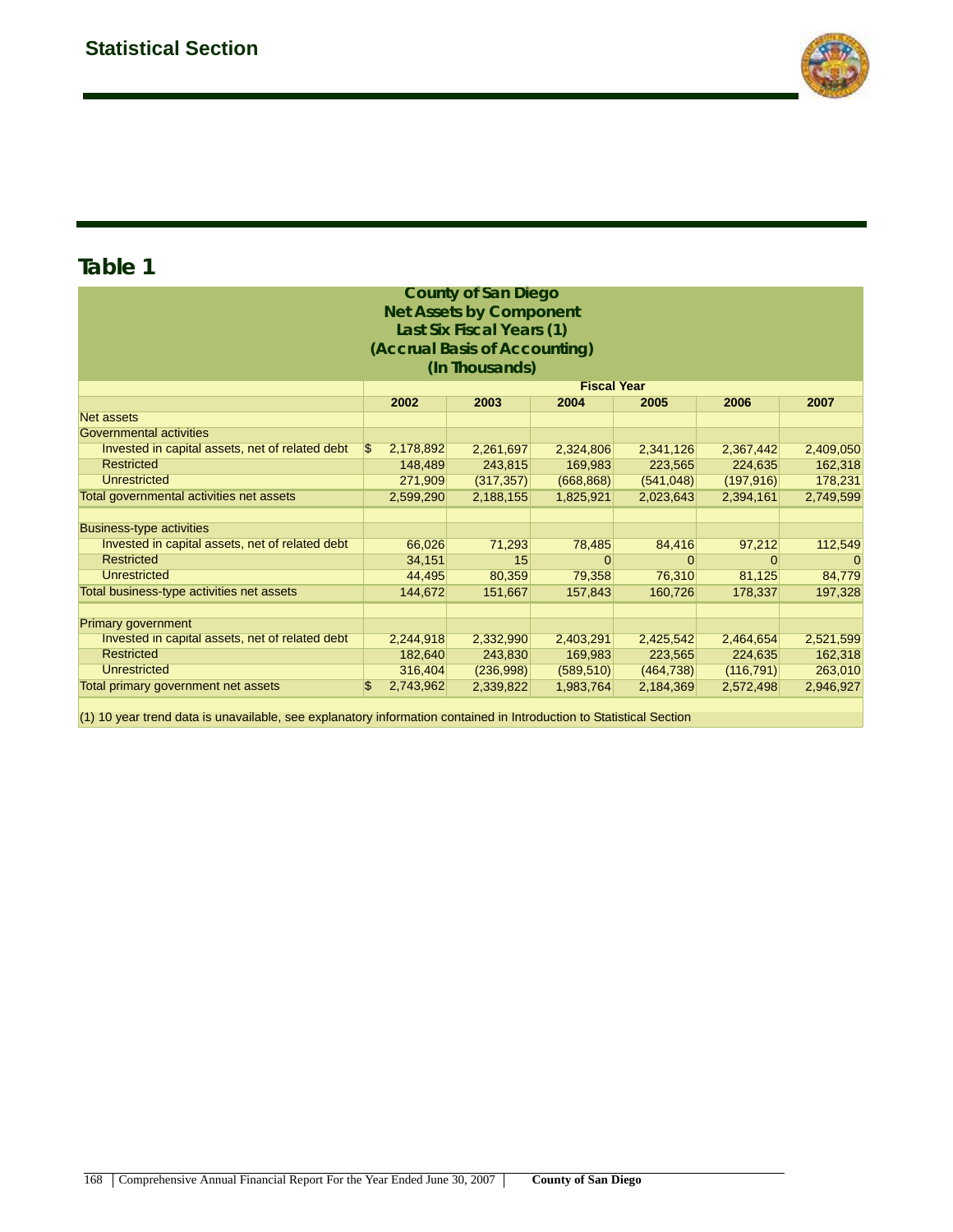

|                                                   |                                   | <b>County of San Diego</b>    |                    |                     |                                |                       |
|---------------------------------------------------|-----------------------------------|-------------------------------|--------------------|---------------------|--------------------------------|-----------------------|
|                                                   |                                   | <b>Changes in Net Assets</b>  |                    |                     |                                |                       |
|                                                   | For the Last Six Fiscal Years (1) |                               |                    |                     |                                |                       |
|                                                   |                                   | (Accrual Basis of Accounting) |                    |                     |                                |                       |
|                                                   |                                   |                               |                    |                     |                                |                       |
|                                                   |                                   | (in thousands)                |                    |                     |                                |                       |
|                                                   |                                   |                               | <b>Fiscal Year</b> |                     |                                |                       |
|                                                   | 2002                              | 2003                          | 2004               | 2005                | 2006                           | 2007                  |
| <b>Expenses</b><br><b>Governmental activities</b> |                                   |                               |                    |                     |                                |                       |
| General government                                | 170,908<br>\$                     | 234,062                       | 234,759            | 232,826             | 240,158                        | 249,993               |
| <b>Public protection</b>                          | 823,520                           | 1,140,484                     | 1,173,532          | 960,227             | 1,021,464                      | 1,079,320             |
| <b>Public ways and facilities</b>                 | 168,202                           | 142,356                       | 160,344            | 122,797             | 128,268                        | 133,148               |
| <b>Health and sanitation</b>                      | 547,200                           | 598,189                       | 564,796            | 545,805             | 559,709                        | 580,384               |
| <b>Public assistance</b>                          | 825,028                           | 1,035,065                     | 1,052,911          | 972,592             | 1,015,481                      | 1,043,454             |
| <b>Education</b>                                  | 24,119                            | 30,850                        | 31,722             | 27,394              | 32,488                         | 33,223                |
| <b>Recreation and cultural</b>                    | 18,021                            | 23,520                        | 26,493             | 21,405              | 23,376                         | 28,469                |
| Interest on long-term debt                        | 68,771                            | 87,627                        | 91,897             | 106,612             | 116,692                        | 146,997               |
| Total governmental activities expenses            | 2,645,769                         | 3,292,153                     | 3,336,454          | 2,989,658           | 3,137,636                      | 3,294,988             |
| <b>Business-type activities</b>                   |                                   |                               |                    |                     |                                |                       |
| Airport                                           | 7,973                             | 7,125                         | 7,373              | 8,117               | 7,699                          | 8,209                 |
| <b>Wastewater Management</b>                      | 3,808                             | 4,357                         | 4,005              | 5,076               | 4,733                          | 4,422                 |
| <b>Transit</b>                                    | 17,085                            |                               |                    |                     |                                |                       |
| <b>Sanitation Districts</b>                       | 15,306                            | 15,216                        | 15,828             | 20,564              | 15,133                         | 15,620                |
| Total business-type activities expenses           | 44,172                            | 26,698                        | 27,206             | 33,757              | 27,565                         | 28,251                |
| Total primary government expenses                 | 2,689,941                         | 3,318,851                     | 3,363,660          | 3,023,415           | 3,165,201                      | 3,323,239             |
|                                                   |                                   |                               |                    |                     |                                |                       |
| <b>Program revenues</b>                           |                                   |                               |                    |                     |                                |                       |
| <b>Governmental activities</b>                    |                                   |                               |                    |                     |                                |                       |
| <b>Charges for services:</b>                      |                                   |                               |                    |                     |                                |                       |
| General government                                | 94,805                            | 121,070                       | 93,143             | 84,769              | 99,083                         | 98,365                |
| <b>Public protection</b>                          | 166,900                           | 170,221                       | 206,679            | 229,150             | 202,941                        | 201,332               |
| <b>Other activities</b>                           | 119,291                           | 117,569                       | 122,139            | 100,465             | 153,535                        | 153,717               |
| Operating grants and contributions                | 1,168,086                         | 1,288,166                     | 1,339,083          | 1,769,805           | 1,792,663                      | 1,821,349             |
| Capital grants and contributions                  | 30,128                            | 40,587                        | 67,357             | 32,303              | 5,283                          | 7,559                 |
| Total governmental activities program revenues    | 1,579,210                         | 1,737,613                     | 1,828,401          | 2,216,492           | 2,253,505                      | 2,282,322             |
| <b>Business-type activities</b>                   |                                   |                               |                    |                     |                                |                       |
| Charges for services:                             |                                   |                               |                    |                     |                                |                       |
| Airport                                           | 5,479                             | 7,396                         | 6,734              | 8,345               | 7,433                          | 9,367                 |
| Wastewater management                             | 4,106                             | 4,496                         | 5,447              | 5,357               | 4,322                          | 4,662                 |
| <b>Transit</b>                                    | 17,047                            |                               |                    |                     |                                |                       |
| <b>Sanitation districts</b>                       | 15,713                            | 15,444                        | 15,765             | 16,949              | 17,251                         | 17,995                |
| <b>Operating grants and contributions</b>         | 5,763                             | 3,769                         | 4,153              | 3,700               | 9,994                          | 8,257                 |
| Capital grants and contributions                  | 501                               | 839                           | 1,539              | 1,036               | 58                             | 464                   |
| Total business-type program revenues              | 48,609                            | 31,944                        | 33,638             | 35,387              | 39,058                         | 40,745                |
| Total primary government program revenues         | 1,627,819                         | 1,769,557                     | 1,862,039          | 2,251,879           | 2,292,563                      | 2,323,067             |
| <b>Net (Expense) Revenue</b>                      |                                   |                               |                    |                     |                                |                       |
| <b>Governmental activities</b>                    |                                   |                               |                    |                     |                                |                       |
| <b>Business-type activities</b>                   | (1,066,559)<br>4,437              | (1,554,540)<br>5,246          | (1,508,053)        | (773, 166)<br>1,630 | (884, 131)<br>11,493           | (1,012,666)<br>12,494 |
| Total primary government net (expense) revenue    | $\frac{1}{2}$ (1,062,122)         | (1,549,294)                   | 6,432              |                     |                                |                       |
|                                                   |                                   |                               | (1,501,621)        | (771, 536)          | (872, 638)                     | (1,000,172)           |
|                                                   |                                   |                               |                    |                     | (Table continued on next page) |                       |
|                                                   |                                   |                               |                    |                     |                                |                       |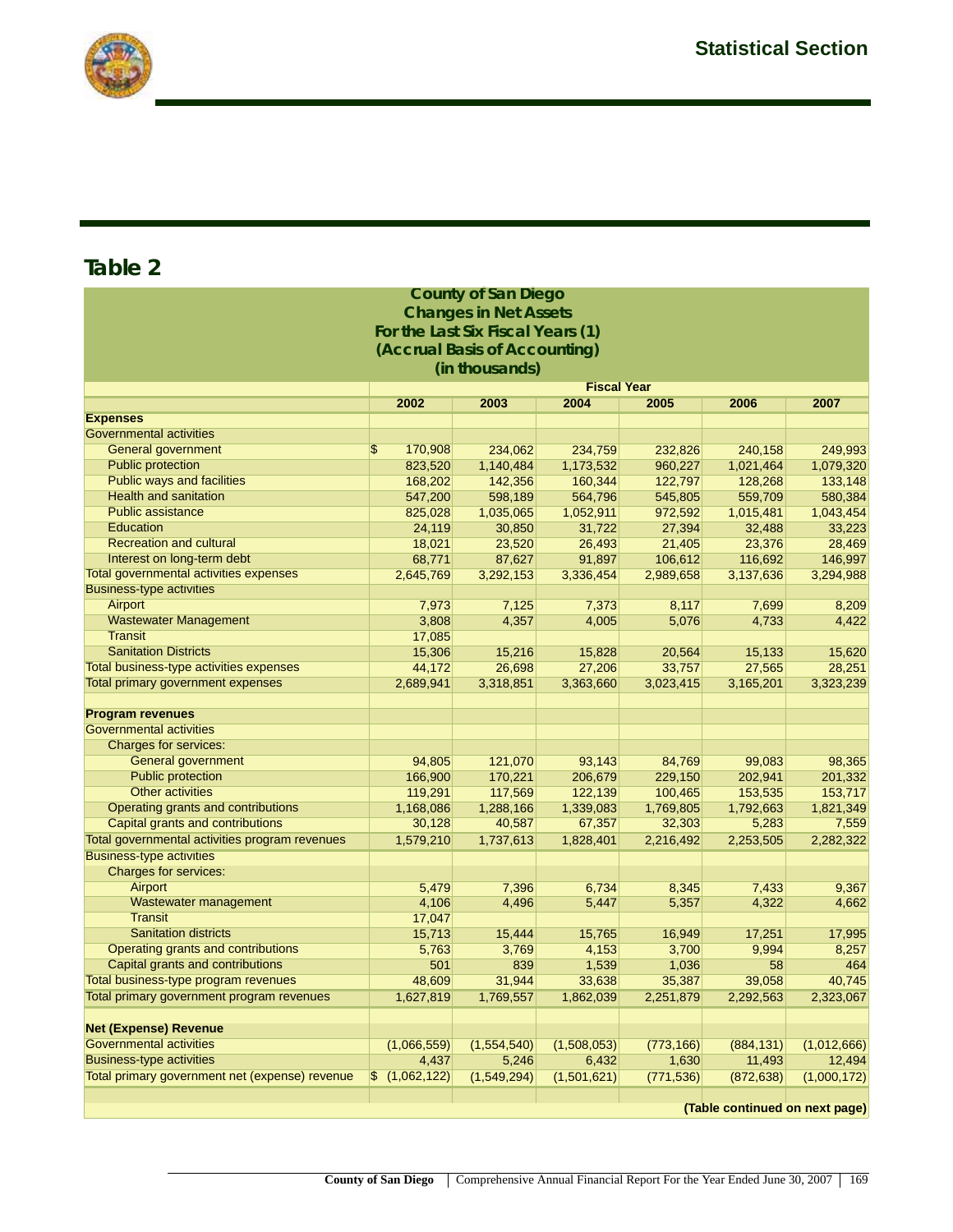

|                                                                                                                    |    |           | <b>County of San Diego</b>        |            |                    |           |           |  |  |  |  |  |
|--------------------------------------------------------------------------------------------------------------------|----|-----------|-----------------------------------|------------|--------------------|-----------|-----------|--|--|--|--|--|
|                                                                                                                    |    |           | <b>Changes in Net Assets</b>      |            |                    |           |           |  |  |  |  |  |
|                                                                                                                    |    |           | For the Last Six Fiscal Years (1) |            |                    |           |           |  |  |  |  |  |
|                                                                                                                    |    |           | (Accrual Basis of Accounting)     |            |                    |           |           |  |  |  |  |  |
|                                                                                                                    |    |           |                                   |            |                    |           |           |  |  |  |  |  |
|                                                                                                                    |    |           | (in thousands)                    |            |                    |           |           |  |  |  |  |  |
| (Continued)                                                                                                        |    |           |                                   |            |                    |           |           |  |  |  |  |  |
|                                                                                                                    |    |           |                                   |            | <b>Fiscal Year</b> |           |           |  |  |  |  |  |
|                                                                                                                    |    | 2002      | 2003                              | 2004       | 2005               | 2006      | 2007      |  |  |  |  |  |
| General revenues and other changes in net assets                                                                   |    |           |                                   |            |                    |           |           |  |  |  |  |  |
| <b>Governmental activities</b>                                                                                     |    |           |                                   |            |                    |           |           |  |  |  |  |  |
| Taxes:                                                                                                             |    |           |                                   |            |                    |           |           |  |  |  |  |  |
| <b>Property taxes</b>                                                                                              | \$ | 412,400   | 459,340                           | 496,917    | 441,716            | 516,569   | 559,726   |  |  |  |  |  |
| <b>Other taxes</b>                                                                                                 |    | 5,011     | 3,964                             | 4,200      | 96,927             | 34,219    | 26,760    |  |  |  |  |  |
| Intergovernmental restricted:                                                                                      |    |           |                                   |            |                    |           |           |  |  |  |  |  |
| Sales and use taxes for roads                                                                                      |    | 78,673    | 82,709                            | 81,325     | 13,851             | 38,702    | 57,439    |  |  |  |  |  |
| Sales and use taxes for public protection                                                                          |    | 478,088   | 502,618                           | 494,206    | 84,173             | 236,438   | 234,797   |  |  |  |  |  |
| Intergovernmental unrestricted:                                                                                    |    |           |                                   |            |                    |           |           |  |  |  |  |  |
| Property taxes in lieu of VLF (3)                                                                                  |    |           |                                   |            | 203,788            | 261,695   | 277,930   |  |  |  |  |  |
| Sales and use taxes                                                                                                |    | 48,414    | 50,898                            | 50,046     | 8,524              | 23,475    | 26,534    |  |  |  |  |  |
| <b>Interest</b>                                                                                                    |    | 38,166    | 30,213                            | 18,452     | 38,066             | 63,810    | 88,974    |  |  |  |  |  |
| Other general revenues                                                                                             |    |           |                                   |            | 83,079             | 78,651    | 95,343    |  |  |  |  |  |
| Total governmental general revenues                                                                                |    | 1,060,752 | 1,129,742                         | 1,145,146  | 970,124            | 1,253,559 | 1,367,503 |  |  |  |  |  |
| Special Item: gain or loss on sale of properties                                                                   |    | 1,054     | 474                               |            |                    |           |           |  |  |  |  |  |
| <b>Transfers</b>                                                                                                   |    | 359       | (160)                             | 673        | 764                | 1,090     | 601       |  |  |  |  |  |
| <b>Total governmental activities</b>                                                                               |    | 1,062,165 | 1,130,056                         | 1,145,819  | 970,888            | 1,254,649 | 1,368,104 |  |  |  |  |  |
| <b>Business-type activities</b>                                                                                    |    |           |                                   |            |                    |           |           |  |  |  |  |  |
| <b>Interest</b>                                                                                                    |    | 2,694     | 1,437                             | 417        | 1,730              | 7,048     | 4,189     |  |  |  |  |  |
| Other general revenues                                                                                             |    |           | 27                                |            | 287                | 160       | 2,909     |  |  |  |  |  |
| <b>Total business-type activities</b>                                                                              |    | 2,694     | 1,464                             | 417        | 2,017              | 7,208     | 7,098     |  |  |  |  |  |
| Special Item: gain or loss on sale of properties                                                                   |    | (5, 145)  |                                   |            |                    |           |           |  |  |  |  |  |
| <b>Transfers</b>                                                                                                   |    | (359)     | 160                               | (673)      | (764)              | (1,090)   | (601)     |  |  |  |  |  |
| <b>Total business-type activities</b>                                                                              |    | (2, 810)  | 1,624                             | (256)      | 1,253              | 6,118     | 6,497     |  |  |  |  |  |
|                                                                                                                    |    |           |                                   |            |                    |           |           |  |  |  |  |  |
| <b>Change in net assets</b>                                                                                        |    |           |                                   |            |                    |           |           |  |  |  |  |  |
| <b>Governmental activities</b>                                                                                     |    | (4, 394)  | (424, 484)                        | (362, 234) | 197,722            | 370,518   | 355,438   |  |  |  |  |  |
| <b>Business-type activities</b>                                                                                    |    | 1,627     | 6,870                             | 6,176      | 2,883              | 17,611    | 18,991    |  |  |  |  |  |
| Total change in net assets                                                                                         | \$ | (2,767)   | (417, 614)                        | (356,058)  | 200,605            | 388,129   | 374,429   |  |  |  |  |  |
|                                                                                                                    |    |           |                                   |            |                    |           |           |  |  |  |  |  |
| (4) 40 year trand data in unougilable, and ovalendary information contained in Introduction to Ptotictical Poetion |    |           |                                   |            |                    |           |           |  |  |  |  |  |

(1) 10 year trend data is unavailable, see explanatory information contained in Introduction to Statistical Section

(2) County Transit System was divested on June 28, 2002 to the San Diego Metropolitan Transit Development Board

(3) In 2005, the County's share of vehicle license fee (VLF) was eliminated and replaced with property tax revenue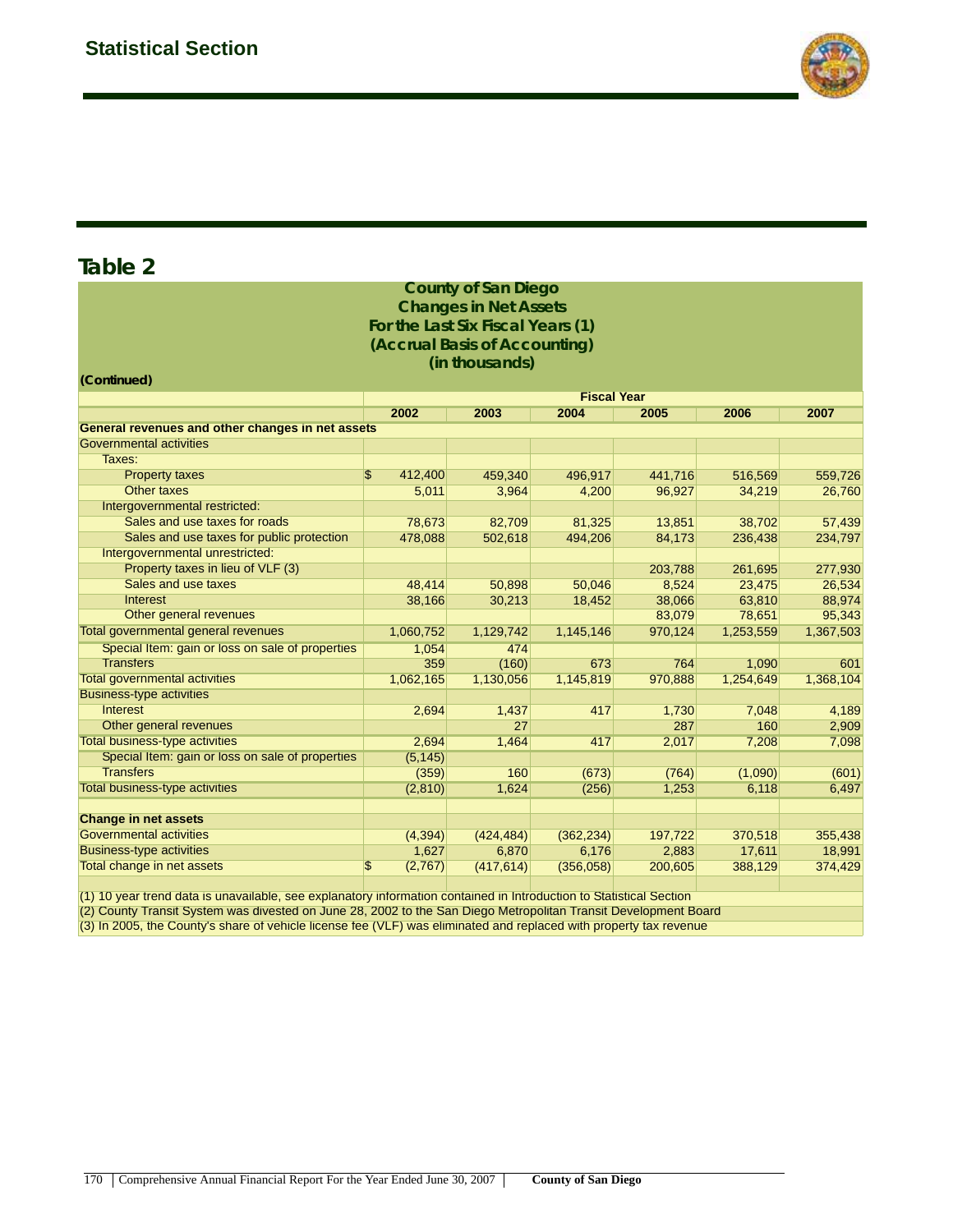

| <b>County of San Diego</b>           |    |         |                                         |                    |         |         |  |  |  |  |  |
|--------------------------------------|----|---------|-----------------------------------------|--------------------|---------|---------|--|--|--|--|--|
|                                      |    |         | <b>Fund Balances Governmental Funds</b> |                    |         |         |  |  |  |  |  |
| <b>Last Ten Fiscal Years</b>         |    |         |                                         |                    |         |         |  |  |  |  |  |
| (in thousands)                       |    |         |                                         |                    |         |         |  |  |  |  |  |
| <b>Fiscal Year</b>                   |    |         |                                         |                    |         |         |  |  |  |  |  |
| 1998<br>1999<br>2000<br>2001<br>2002 |    |         |                                         |                    |         |         |  |  |  |  |  |
| <b>General Fund</b>                  |    |         |                                         |                    |         |         |  |  |  |  |  |
| Reserved                             | \$ | 65,232  | 71,057                                  | 106,777            | 267,091 | 215,197 |  |  |  |  |  |
| <b>Unreserved</b>                    |    | 155,853 | 209,989                                 | 246,148            | 351,193 | 355,155 |  |  |  |  |  |
| <b>Total general fund</b>            |    | 221,085 | 281,046                                 | 352,925            | 618,284 | 570,352 |  |  |  |  |  |
|                                      |    |         |                                         |                    |         |         |  |  |  |  |  |
| <b>All Other Governmental Funds</b>  |    |         |                                         |                    |         |         |  |  |  |  |  |
| Reserved (1)                         |    | 168,636 | 173,558                                 | 179,991            | 267,661 | 251,704 |  |  |  |  |  |
| Unreserved, reported in:             |    |         |                                         |                    |         |         |  |  |  |  |  |
| Special Revenue Funds (2)            |    | 49,894  | 48,936                                  | 60,304             | 215,458 | 485,565 |  |  |  |  |  |
| <b>Capital Projects Fund</b>         |    | 18,845  | 11,530                                  | 54,254             | 22,375  | 14,418  |  |  |  |  |  |
| Total other governmental funds       | \$ | 237,375 | 234,024                                 | 294,549            | 505,494 | 751,687 |  |  |  |  |  |
|                                      |    |         |                                         |                    |         |         |  |  |  |  |  |
|                                      |    |         |                                         |                    |         |         |  |  |  |  |  |
|                                      |    |         |                                         |                    |         |         |  |  |  |  |  |
|                                      |    |         |                                         | <b>Fiscal Year</b> |         |         |  |  |  |  |  |
| Concert Freed                        |    | 2003    | 2004                                    | 2005               | 2006    | 2007    |  |  |  |  |  |

|                                     | <u>rvuj</u>   | $-00 -$ | ----    | LUUU    | <u>Lvvi</u> |
|-------------------------------------|---------------|---------|---------|---------|-------------|
| <b>General Fund</b>                 |               |         |         |         |             |
| Reserved                            | \$<br>210,277 | 213,292 | 291,832 | 272,936 | 410,244     |
| <b>Unreserved</b>                   | 388,384       | 337,708 | 375,626 | 625,949 | 744,838     |
| Total general fund                  | 598,661       | 551,000 | 667,458 | 898,885 | 1,155,082   |
|                                     |               |         |         |         |             |
| <b>All Other Governmental Funds</b> |               |         |         |         |             |
| Reserved                            | 294,793       | 208,900 | 284,316 | 278,878 | 274,024     |
| Unreserved, reported in:            |               |         |         |         |             |
| <b>Special Revenue Funds</b>        | 447,612       | 523,399 | 481,792 | 633,430 | 624,996     |
| <b>Capital Projects Fund</b>        | 9.771         | 10.864  | 84,389  | 65,452  | 73,923      |
| Total other governmental funds      | \$<br>752,176 | 743,163 | 850,497 | 977,760 | 972,943     |
|                                     |               |         |         |         |             |

(1) The increase in the unreserved fund balance of the general fund is explained in the Management Discussion and Analysis, "Financial Analysis of County Funds."

(2) The increase in the unreserved fund balance of special revenue funds was principally due to the proceeds received from the issuance of<br>San Diego County Tobacco Securitization Corporation Series Tobacco Settlement Asset Financial Statements, Note IV-I-4, "Advance Refunding of Long-Term Debt including New Long-Term Debt."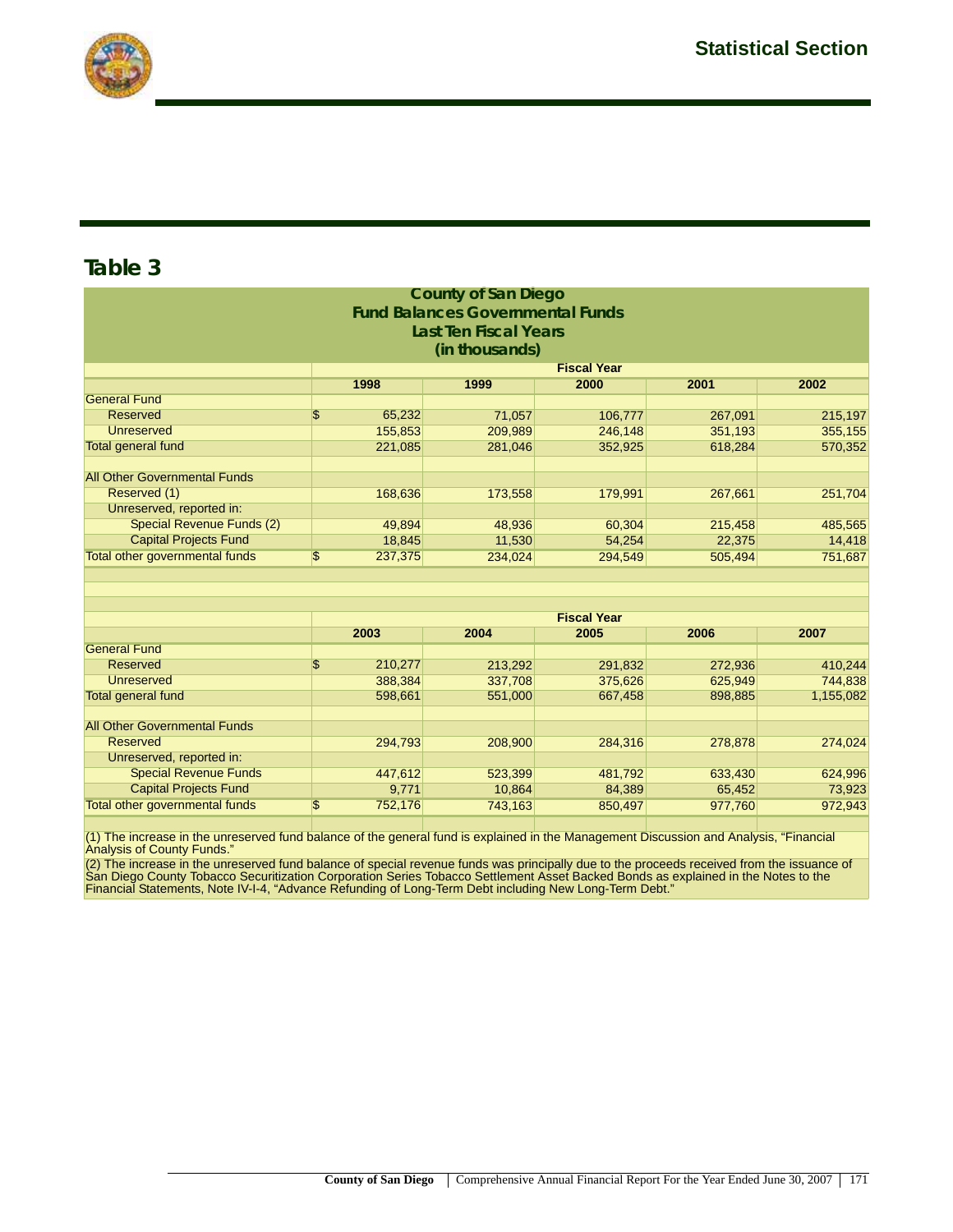

| <b>County of San Diego</b>                                                                                          |                                                    |                              |                    |            |            |                      |  |  |  |  |  |  |
|---------------------------------------------------------------------------------------------------------------------|----------------------------------------------------|------------------------------|--------------------|------------|------------|----------------------|--|--|--|--|--|--|
|                                                                                                                     | <b>Changes in Fund Balances Governmental Funds</b> |                              |                    |            |            |                      |  |  |  |  |  |  |
|                                                                                                                     |                                                    | <b>Last Six Fiscal Years</b> |                    |            |            |                      |  |  |  |  |  |  |
|                                                                                                                     |                                                    |                              |                    |            |            |                      |  |  |  |  |  |  |
|                                                                                                                     | (Modified accrual basis of accounting)             |                              |                    |            |            |                      |  |  |  |  |  |  |
|                                                                                                                     |                                                    | (in thousands)               |                    |            |            |                      |  |  |  |  |  |  |
|                                                                                                                     |                                                    |                              | <b>Fiscal Year</b> |            |            |                      |  |  |  |  |  |  |
|                                                                                                                     | 2002                                               | 2003                         | 2004               | 2005       | 2006       | 2007                 |  |  |  |  |  |  |
| <b>Revenues:</b>                                                                                                    |                                                    |                              |                    |            |            |                      |  |  |  |  |  |  |
| <b>Taxes</b>                                                                                                        | $\overline{\mathcal{E}}$<br>409,969                | 446,835                      | 497,178            | 717,174    | 1,102,032  | 1,146,937            |  |  |  |  |  |  |
| Licenses, permits and franchise fees                                                                                | 37,808                                             | 39,335                       | 42,252             | 42,954     | 41,824     | 43,807               |  |  |  |  |  |  |
| <b>Fines, forfeitures and penalties</b>                                                                             | 39,691                                             | 41,236                       | 46,495             | 55,538     | 60,071     | 58,355               |  |  |  |  |  |  |
| Revenue from use of money and property                                                                              | 45,567                                             | 40,733                       | 25,867             | 50,811     | 76,608     | 93,246               |  |  |  |  |  |  |
| Aid from other governmental agencies:                                                                               |                                                    |                              |                    |            |            |                      |  |  |  |  |  |  |
| <b>State</b>                                                                                                        | 1,139,344                                          | 1,231,904                    | 1,201,278          | 1,080,663  | 867,063    | 927,850              |  |  |  |  |  |  |
| Federal                                                                                                             | 574,002                                            | 632,241                      | 701,057            | 729,725    | 793,039    | 820,851              |  |  |  |  |  |  |
| Other                                                                                                               | 57,777                                             | 66,116                       | 69,860             | 74,272     | 94,866     | 100,323              |  |  |  |  |  |  |
| <b>Charges for current services</b>                                                                                 | 251,018                                            | 266,574                      | 277,637            | 286,631    | 314,021    | 325,049              |  |  |  |  |  |  |
| Other revenue                                                                                                       | 70,203                                             | 70,065                       | 65,913             | 84,410     | 67,419     | 76,680               |  |  |  |  |  |  |
| <b>Total revenues</b>                                                                                               | 2,625,379                                          | 2,835,039                    | 2,927,537          | 3,122,178  | 3,416,943  | 3,593,098            |  |  |  |  |  |  |
|                                                                                                                     |                                                    |                              |                    |            |            |                      |  |  |  |  |  |  |
|                                                                                                                     |                                                    |                              |                    |            |            |                      |  |  |  |  |  |  |
| <b>Expenditures:</b><br><b>General government</b><br>199,349<br>233,471<br>156,517<br>209,874<br>216,183<br>211,521 |                                                    |                              |                    |            |            |                      |  |  |  |  |  |  |
| <b>Public protection</b>                                                                                            | 809,185                                            | 1,145,171                    | 1,216,276          | 939,070    | 1,014,653  | 1,065,984            |  |  |  |  |  |  |
| <b>Public ways and facilities</b>                                                                                   | 95,936                                             | 123,202                      | 115,426            | 84,560     | 67,145     | 74,319               |  |  |  |  |  |  |
| <b>Health and sanitation</b>                                                                                        | 548,627                                            | 600,525                      | 562,657            | 541,921    | 556,165    | 577,389              |  |  |  |  |  |  |
| <b>Public assistance</b>                                                                                            | 827,229                                            | 1,037,467                    | 1,053,545          | 970,208    | 1,011,315  | 1,043,293            |  |  |  |  |  |  |
| Education                                                                                                           | 24,005                                             | 31,013                       | 31,308             | 27,119     | 32,043     | 32,961               |  |  |  |  |  |  |
| <b>Recreation and cultural</b>                                                                                      | 16,514                                             | 20,805                       |                    | 19,614     | 22,964     | 26,774               |  |  |  |  |  |  |
| <b>Total CAFR Governmental Functions</b>                                                                            |                                                    |                              | 24,702             |            |            |                      |  |  |  |  |  |  |
| <b>Capital outlay</b>                                                                                               | 2,478,013                                          | 3,168,057                    | 3,220,097          | 2,794,013  | 2,903,634  | 3,054,191            |  |  |  |  |  |  |
| Debt service:                                                                                                       | 72,341                                             | 83,748                       | 54,958             | 54,157     | 109,897    | 138,017              |  |  |  |  |  |  |
| Principal                                                                                                           |                                                    |                              |                    |            |            |                      |  |  |  |  |  |  |
|                                                                                                                     | 101,538                                            | 88,846                       | 69,839             | 60,849     | 57,245     | 73,816               |  |  |  |  |  |  |
| Interest and fiscal charges                                                                                         | 67,773                                             | 73,747                       | 92,503             | 94,556     | 109,491    | 116,095              |  |  |  |  |  |  |
| <b>Bond issuance costs</b>                                                                                          |                                                    |                              | 4,095              | 1,915      | 6,172      | 885                  |  |  |  |  |  |  |
| Payment to refunded bond escrow agent                                                                               |                                                    |                              |                    |            | 24,256     |                      |  |  |  |  |  |  |
| <b>Total expenditures</b>                                                                                           | 2,719,665                                          | 3,414,398                    | 3,441,492          | 3,005,490  | 3,210,695  | 3,383,004            |  |  |  |  |  |  |
| Excess (deficiency) of revenues over (under)                                                                        | (94, 286)                                          | (579, 359)                   | (513, 955)         | 116,688    | 206,248    | 210,094              |  |  |  |  |  |  |
| expenditures                                                                                                        |                                                    |                              |                    |            |            |                      |  |  |  |  |  |  |
| <b>Other financing sources (uses)</b>                                                                               |                                                    |                              |                    |            |            |                      |  |  |  |  |  |  |
| Sale of capital assets                                                                                              | 2,230                                              | 474                          | 4,044              | 18,400     | 12,355     | 1,601                |  |  |  |  |  |  |
| <b>Issuance of bonds and loans:</b>                                                                                 |                                                    |                              |                    |            |            |                      |  |  |  |  |  |  |
| Face value of bonds issued                                                                                          |                                                    |                              |                    |            |            |                      |  |  |  |  |  |  |
| Face value of loans issued                                                                                          |                                                    |                              |                    | 83,510     | 166,611    | 42,390               |  |  |  |  |  |  |
|                                                                                                                     |                                                    |                              |                    | 160        |            | 462                  |  |  |  |  |  |  |
| Discount on issuance of bonds                                                                                       |                                                    |                              |                    |            | (20, 501)  |                      |  |  |  |  |  |  |
| Premium on issuance of bonds<br>Long-term debt proceeds                                                             |                                                    |                              |                    | 5,960      | 1,308      | 606                  |  |  |  |  |  |  |
|                                                                                                                     | 411,913                                            | 560,886                      | 454,179            |            |            |                      |  |  |  |  |  |  |
| <b>Refunding bonds issued</b>                                                                                       | 65,319                                             | 176,890                      |                    | 28,885     | 461,230    |                      |  |  |  |  |  |  |
| Payment to refunded bond escrow agent                                                                               |                                                    |                              |                    | (31, 633)  |            |                      |  |  |  |  |  |  |
| Payment to escrow agent/refunded bond                                                                               | (66, 254)                                          | (176, 890)                   |                    |            | (467, 458) |                      |  |  |  |  |  |  |
| <b>Transfers in</b>                                                                                                 | 1,188,505                                          | 768,997                      | 776,167            | 819,490    | 867,973    | 512,386              |  |  |  |  |  |  |
| <b>Transfers (out)</b>                                                                                              | (1, 196, 995)                                      | (773, 145)                   | (777, 180)         | (819, 627) | (868,908)  | (514, 680)<br>42,765 |  |  |  |  |  |  |
| <b>Total other financing sources (uses)</b><br>404,718<br>557,212<br>457,210<br>105,145<br>152,610                  |                                                    |                              |                    |            |            |                      |  |  |  |  |  |  |
| Net change in fund balances                                                                                         | 310,432<br>\$                                      | (22, 147)                    | (56, 745)          | 221,833    | 358,858    | 252,859              |  |  |  |  |  |  |
| Debt service as a percentage of noncapital<br>expenditures                                                          | 6.40%                                              | 4.88%                        | 4.79%              | 5.27%      | 5.38%      | 5.85%                |  |  |  |  |  |  |
|                                                                                                                     |                                                    |                              |                    |            |            |                      |  |  |  |  |  |  |
| (1) 10 year trend data is unavailable, see explanatory information contained in Introduction to Statistical Section |                                                    |                              |                    |            |            |                      |  |  |  |  |  |  |
|                                                                                                                     |                                                    |                              |                    |            |            |                      |  |  |  |  |  |  |

172 Comprehensive Annual Financial Report For the Year Ended June 30, 2007 **County of San Diego**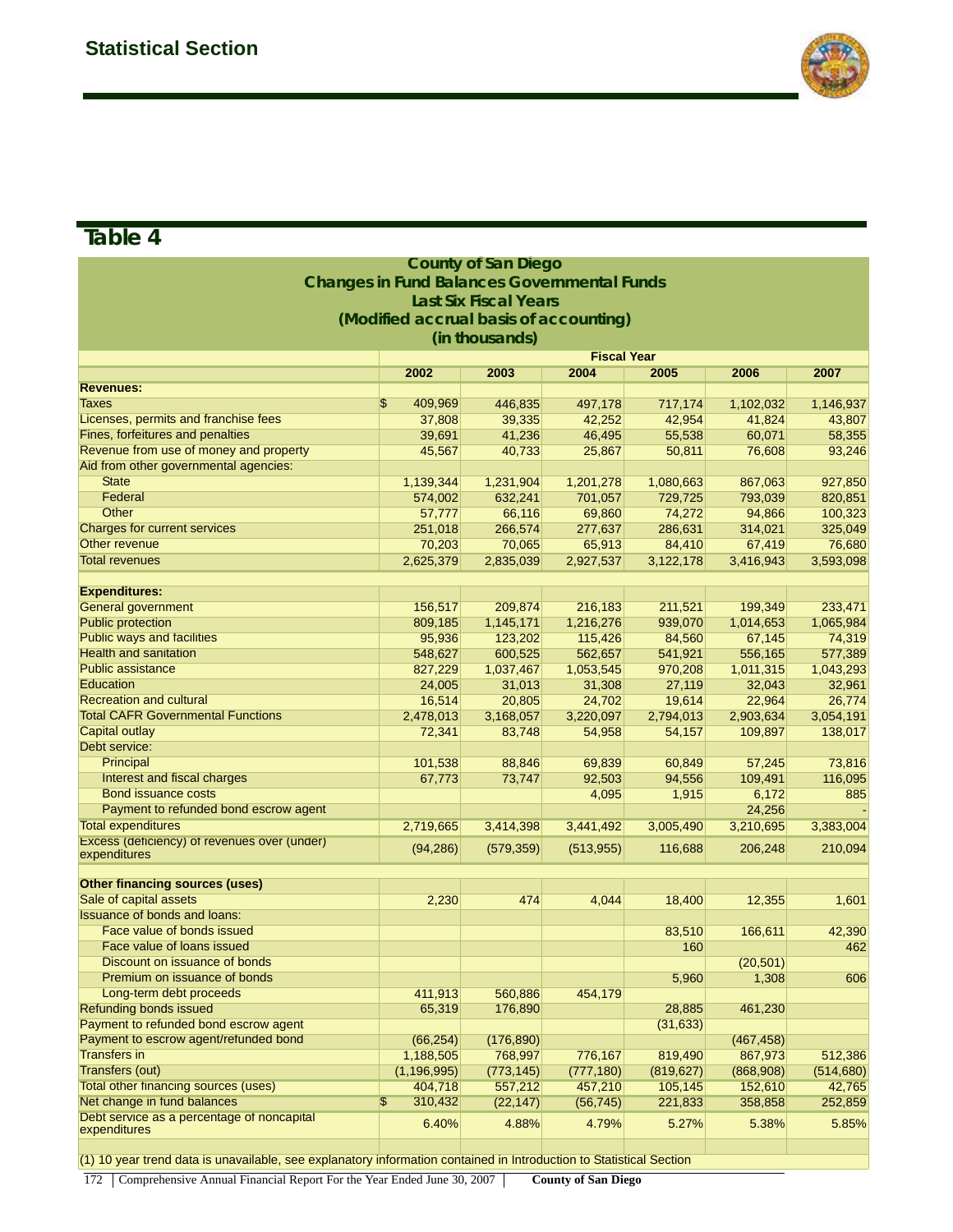

|                    | <b>County of San Diego</b><br><b>Assessed Value of Taxable Property(1)</b> |                      |  |                  |  |                                       |  |                            |  |                         |  |                  |  |                                                                   |                                        |
|--------------------|----------------------------------------------------------------------------|----------------------|--|------------------|--|---------------------------------------|--|----------------------------|--|-------------------------|--|------------------|--|-------------------------------------------------------------------|----------------------------------------|
|                    |                                                                            |                      |  |                  |  | <b>Last Ten Fiscal Years</b>          |  |                            |  |                         |  |                  |  |                                                                   |                                        |
|                    | (in thousands)                                                             |                      |  |                  |  |                                       |  |                            |  |                         |  |                  |  |                                                                   |                                        |
|                    |                                                                            | <b>Real Property</b> |  |                  |  | <b>Personal Property</b>              |  |                            |  | <b>Less: Tax Exempt</b> |  |                  |  |                                                                   |                                        |
| <b>Fiscal Year</b> |                                                                            | <b>Secured</b>       |  | <b>Unsecured</b> |  | <b>Secured</b>                        |  | <b>Unsecured</b>           |  | <b>Secured</b>          |  | <b>Unsecured</b> |  | <b>Total</b><br><b>Taxable</b><br><b>Assessed</b><br><b>Value</b> | <b>Total Direct</b><br><b>Tax Rate</b> |
| 1998               | \$                                                                         | 145,486,076 \$       |  | 1,706,300 \$     |  | $4,125,615$ \$                        |  | $6,096,946$ \$4,004,395 \$ |  |                         |  | 508,163\$        |  | 152,902,379                                                       | 1.00000                                |
| 1999               |                                                                            | 156,003,035          |  | 1,803,442        |  | 4,099,352                             |  | 6,478,142                  |  | 4,254,794               |  | 400,587          |  | 163,728,590                                                       | 1.00000                                |
| 2000               |                                                                            | 173,156,433          |  | 2,011,700        |  | 2,957,459                             |  | 7,263,938                  |  | 4,403,504               |  | 437,295          |  | 180,548,731                                                       | 1.00000                                |
| 2001               |                                                                            | 187,297,036          |  | 2,144,396        |  | 3,897,721                             |  | 7,701,247                  |  | 4,646,122               |  | 676,798          |  | 195,717,480                                                       | 1.00000                                |
|                    |                                                                            |                      |  |                  |  |                                       |  |                            |  |                         |  |                  |  |                                                                   |                                        |
| 2002               |                                                                            | 205, 354, 845        |  | 2,127,362        |  | 3,926,419                             |  | 8,749,368                  |  | 4,872,712               |  | 801,613          |  | 214,483,669                                                       | 1.00000                                |
| 2003               |                                                                            | 224,113,067          |  | 2,450,811        |  | 3,263,353                             |  | 8,509,857                  |  | 5,121,115               |  | 353,596          |  | 232,862,377                                                       | 1.00000                                |
| 2004               |                                                                            | 247,063,576          |  | 2,728,490        |  | 3,007,787                             |  | 8,941,840                  |  | 5,961,964               |  | 780,078          |  | 254,999,651                                                       | 1.00000                                |
| 2005               |                                                                            |                      |  |                  |  |                                       |  |                            |  |                         |  |                  |  |                                                                   | 1.00000                                |
|                    |                                                                            | 273,700,150          |  | 2,645,348        |  | 2,951,588                             |  | 8,852,828                  |  | 6,504,638               |  | 827,514          |  | 280,817,762                                                       |                                        |
| 2006               |                                                                            | 310,318,786          |  | 2,748,781        |  | 3,273,999                             |  | 9,533,091                  |  | 6,958,731               |  | 957,441          |  | 317,958,485                                                       | 1.00000                                |
|                    |                                                                            |                      |  |                  |  |                                       |  |                            |  |                         |  |                  |  |                                                                   |                                        |
| 2007               | $\mathfrak{S}$                                                             | 347,969,648 \$       |  | $3,380,284$ \$   |  | 2,461,837 \$10,739,964 \$7,500,343 \$ |  |                            |  |                         |  | 1,053,199 \$     |  | 355,998,191                                                       | 1.00000                                |

(1) Due to the passage of Proposition 13 (Prop 13) in 1978, the County does not track the estimated actual value of real and personal<br>properties therefore, assessed value as a percentage of actual value is not applicable. not undergo new construction. Newly acquired property is assessed at its new market value (usually the purchase price) and the value of any new construction is added to the existing base value.

Source: County of San Diego Auditor and Controller, Property Tax Services Division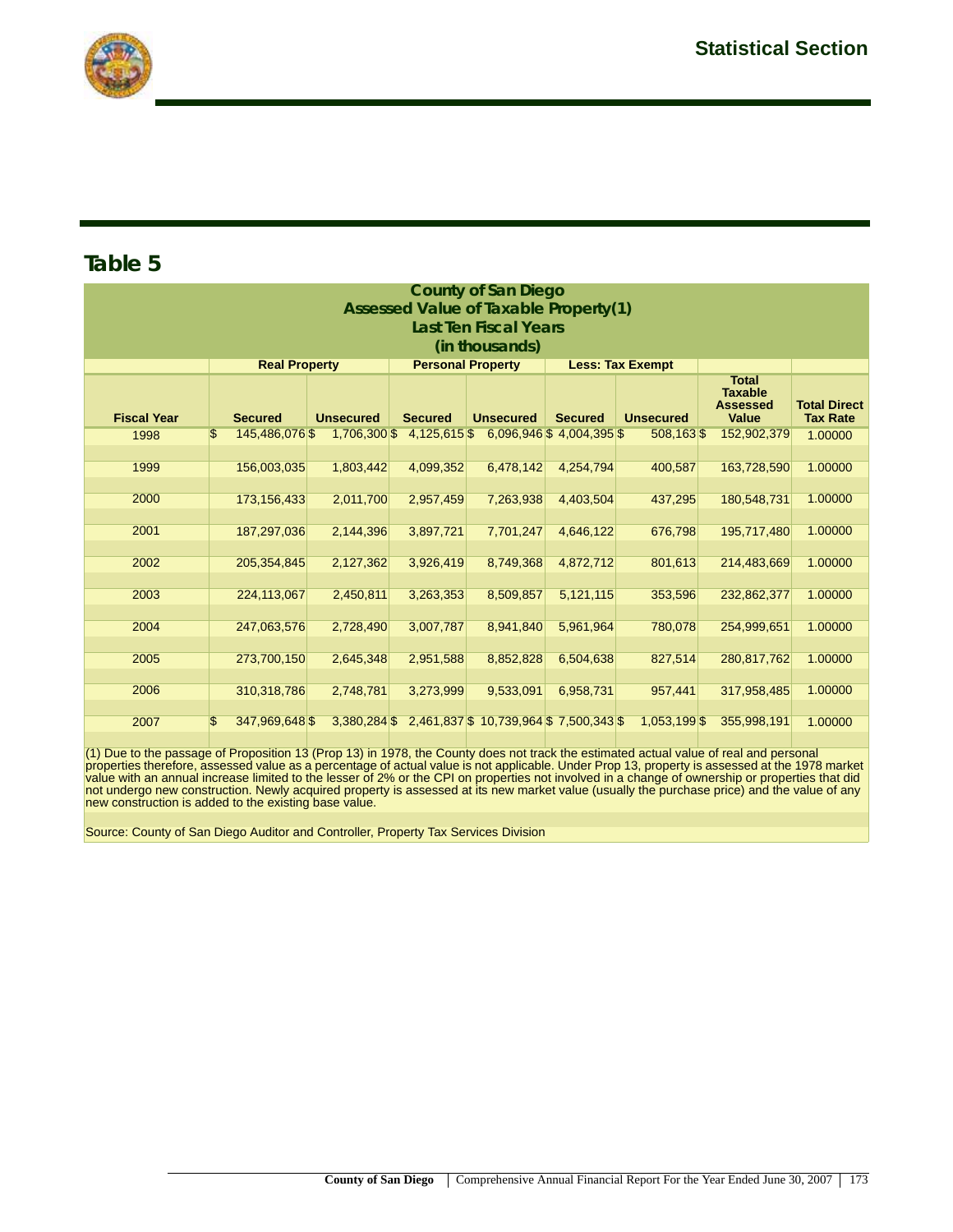

|                    | <b>County of San Diego</b>        |                                           |                              |                          |                                                          |  |  |  |  |  |  |  |  |
|--------------------|-----------------------------------|-------------------------------------------|------------------------------|--------------------------|----------------------------------------------------------|--|--|--|--|--|--|--|--|
|                    |                                   | <b>Property Tax Rates</b>                 |                              |                          |                                                          |  |  |  |  |  |  |  |  |
|                    |                                   | <b>Direct and Overlapping Governments</b> |                              |                          |                                                          |  |  |  |  |  |  |  |  |
|                    | <b>Last Ten Fiscal Years</b>      |                                           |                              |                          |                                                          |  |  |  |  |  |  |  |  |
|                    |                                   |                                           | <b>Overlapping Rates (2)</b> |                          |                                                          |  |  |  |  |  |  |  |  |
| <b>Fiscal Year</b> | <b>County of San</b><br>Diego (1) | <b>Cities</b>                             | <b>Schools</b>               | <b>Special Districts</b> | <b>Total Direct &amp;</b><br>Overlapping<br><b>Rates</b> |  |  |  |  |  |  |  |  |
| 1998               | 1.000                             | 0.004                                     | 0.045                        | 0.013                    | 1.062                                                    |  |  |  |  |  |  |  |  |
| 1999               | 1.000                             | 0.004                                     | 0.044                        | 0.012                    | 1.060                                                    |  |  |  |  |  |  |  |  |
|                    |                                   |                                           |                              |                          |                                                          |  |  |  |  |  |  |  |  |
| 2000               | 1.000                             | 0.004                                     | 0.046                        | 0.011                    | 1.061                                                    |  |  |  |  |  |  |  |  |
| 2001               | 1.000                             | 0.004                                     | 0.047                        | 0.011                    | 1.062                                                    |  |  |  |  |  |  |  |  |
|                    |                                   |                                           |                              |                          |                                                          |  |  |  |  |  |  |  |  |
| 2002               | 1.000                             | 0.004                                     | 0.048                        | 0.009                    | 1.061                                                    |  |  |  |  |  |  |  |  |
|                    |                                   |                                           |                              |                          |                                                          |  |  |  |  |  |  |  |  |
| 2003               | 1.000                             | 0.004                                     | 0.054                        | 0.008                    | 1.066                                                    |  |  |  |  |  |  |  |  |
|                    |                                   |                                           |                              |                          |                                                          |  |  |  |  |  |  |  |  |
| 2004               | 1.000                             | 0.003                                     | 0.062                        | 0.007                    | 1.072                                                    |  |  |  |  |  |  |  |  |
|                    |                                   |                                           |                              |                          |                                                          |  |  |  |  |  |  |  |  |
| 2005               | 1.000                             | 0.004                                     | 0.062                        | 0.006                    | 1.072                                                    |  |  |  |  |  |  |  |  |
| 2006               | 1.000                             | 0.004                                     | 0.059                        | 0.008                    | 1.071                                                    |  |  |  |  |  |  |  |  |
|                    |                                   |                                           |                              |                          |                                                          |  |  |  |  |  |  |  |  |
| 2007               | 1.000                             | 0.005                                     | 0.055                        | 0.009                    | 1.069                                                    |  |  |  |  |  |  |  |  |
|                    |                                   |                                           |                              |                          |                                                          |  |  |  |  |  |  |  |  |

(1) The \$1.00 per \$100 of Assessed Value (Proposition 13) tax rate beginning in Fiscal Year 1979 is distributed according to State Law on a percentage basis to each of the eligible taxing agencies in the County.

(2) Overlapping rates are those of cities, schools and special districts that are chargeable to property owners within the County. Overlapping rates do not apply to all property owners (e.g., the rates for special districts apply only to the proportion of the property owners whose property is located within the geographic boundaries of the special district.

Source: County of San Diego Auditor and Controller, Property Tax Services Division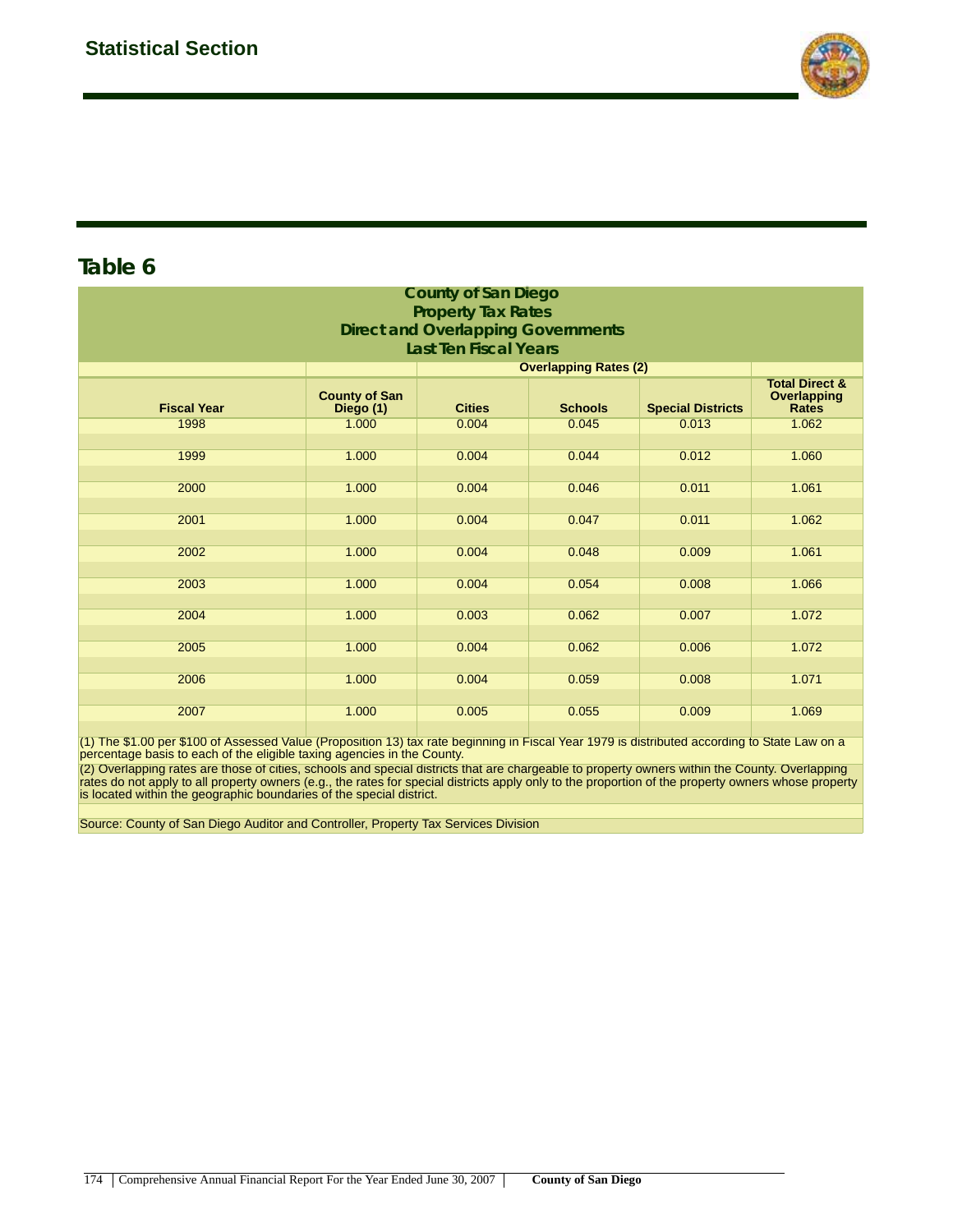



| <b>County of San Diego</b>                                                         |                                                   |                |                                                                                    |                                                   |                |                                                                             |  |  |  |  |  |
|------------------------------------------------------------------------------------|---------------------------------------------------|----------------|------------------------------------------------------------------------------------|---------------------------------------------------|----------------|-----------------------------------------------------------------------------|--|--|--|--|--|
|                                                                                    | <b>Principal Property Taxpayers</b>               |                |                                                                                    |                                                   |                |                                                                             |  |  |  |  |  |
| June 30, 2007                                                                      |                                                   |                |                                                                                    |                                                   |                |                                                                             |  |  |  |  |  |
| (in thousands)                                                                     |                                                   |                |                                                                                    |                                                   |                |                                                                             |  |  |  |  |  |
|                                                                                    |                                                   | 2007           |                                                                                    |                                                   | 1998           |                                                                             |  |  |  |  |  |
| <b>Taxpayer</b>                                                                    | <b>Taxable</b><br><b>Assessed</b><br><b>Value</b> | <b>Rank</b>    | <b>Percentage</b><br>of Total<br><b>Taxable</b><br><b>Assessed</b><br><b>Value</b> | <b>Taxable</b><br><b>Assessed</b><br><b>Value</b> | <b>Rank</b>    | Percentage<br>of Total<br><b>Taxable</b><br><b>Assessed</b><br><b>Value</b> |  |  |  |  |  |
| San Diego Gas & Electric Company                                                   | 3,217,481<br>\$                                   | $\mathbf{1}$   | 0.94%                                                                              | 3,106,104                                         | $\mathbf{1}$   | 2.13%                                                                       |  |  |  |  |  |
| Southern California Edison Company                                                 | 1,619,642                                         | $\overline{2}$ | 0.47%                                                                              | 1,838,908                                         | $\overline{2}$ | 1.26%                                                                       |  |  |  |  |  |
| <b>Kilroy Realty LP</b>                                                            | 773,406                                           | $\overline{3}$ | 0.23%                                                                              |                                                   |                |                                                                             |  |  |  |  |  |
| <b>Irvine Company</b>                                                              | 772,423                                           | $\overline{4}$ | 0.23%                                                                              |                                                   |                |                                                                             |  |  |  |  |  |
| <b>Qualcomm Incorporated</b>                                                       | 758,539                                           | $\overline{5}$ | 0.22%                                                                              | 410,822                                           | $\overline{5}$ | 0.28%                                                                       |  |  |  |  |  |
| <b>Pacific Bell Telephone Company</b>                                              | 660,637                                           | $\overline{6}$ | 0.19%                                                                              | 1,609,394                                         | $\overline{3}$ | 1.11%                                                                       |  |  |  |  |  |
| San Diego Family Housing LLC                                                       | 487,447                                           | $\overline{7}$ | 0.14%                                                                              |                                                   |                |                                                                             |  |  |  |  |  |
| <b>Fashion Valley Mall LLC</b>                                                     | 456,064                                           | $\overline{8}$ | 0.13%                                                                              |                                                   |                |                                                                             |  |  |  |  |  |
| <b>Pfizer Incorporated</b>                                                         | 420,784                                           | $\overline{9}$ | 0.12%                                                                              |                                                   |                |                                                                             |  |  |  |  |  |
| Sea World Incorporated                                                             | 373,447                                           | 10             | 0.11%                                                                              |                                                   |                |                                                                             |  |  |  |  |  |
| <b>Equitable Life Assurance Society</b>                                            |                                                   |                |                                                                                    | 475,619                                           | $\overline{4}$ | 0.33%                                                                       |  |  |  |  |  |
| <b>Pardee Construction Company Ltd</b>                                             |                                                   |                |                                                                                    | 183,698                                           | 6              | 0.13%                                                                       |  |  |  |  |  |
| L-O Coronado Holding II Inc                                                        |                                                   |                |                                                                                    | 275,000                                           | $\overline{7}$ | 0.19%                                                                       |  |  |  |  |  |
| <b>Spieker Properties LP</b>                                                       |                                                   |                |                                                                                    | 243,493                                           | $\overline{8}$ | 0.17%                                                                       |  |  |  |  |  |
| <b>Aviara Resort Associates Limited</b>                                            |                                                   |                |                                                                                    | 259,306                                           | $\overline{9}$ | 0.18%                                                                       |  |  |  |  |  |
| <b>Hewlett Packard Co</b>                                                          |                                                   |                |                                                                                    | 260,979                                           | 10             | 0.18%                                                                       |  |  |  |  |  |
| <b>Totals</b>                                                                      | $\mathbf{\hat{s}}$<br>9,539,870                   |                | 2.78%                                                                              | \$<br>8,663,323                                   |                | 5.96%                                                                       |  |  |  |  |  |
| Source: County of San Diego Auditor and Controller, Property Tax Services Division |                                                   |                |                                                                                    |                                                   |                |                                                                             |  |  |  |  |  |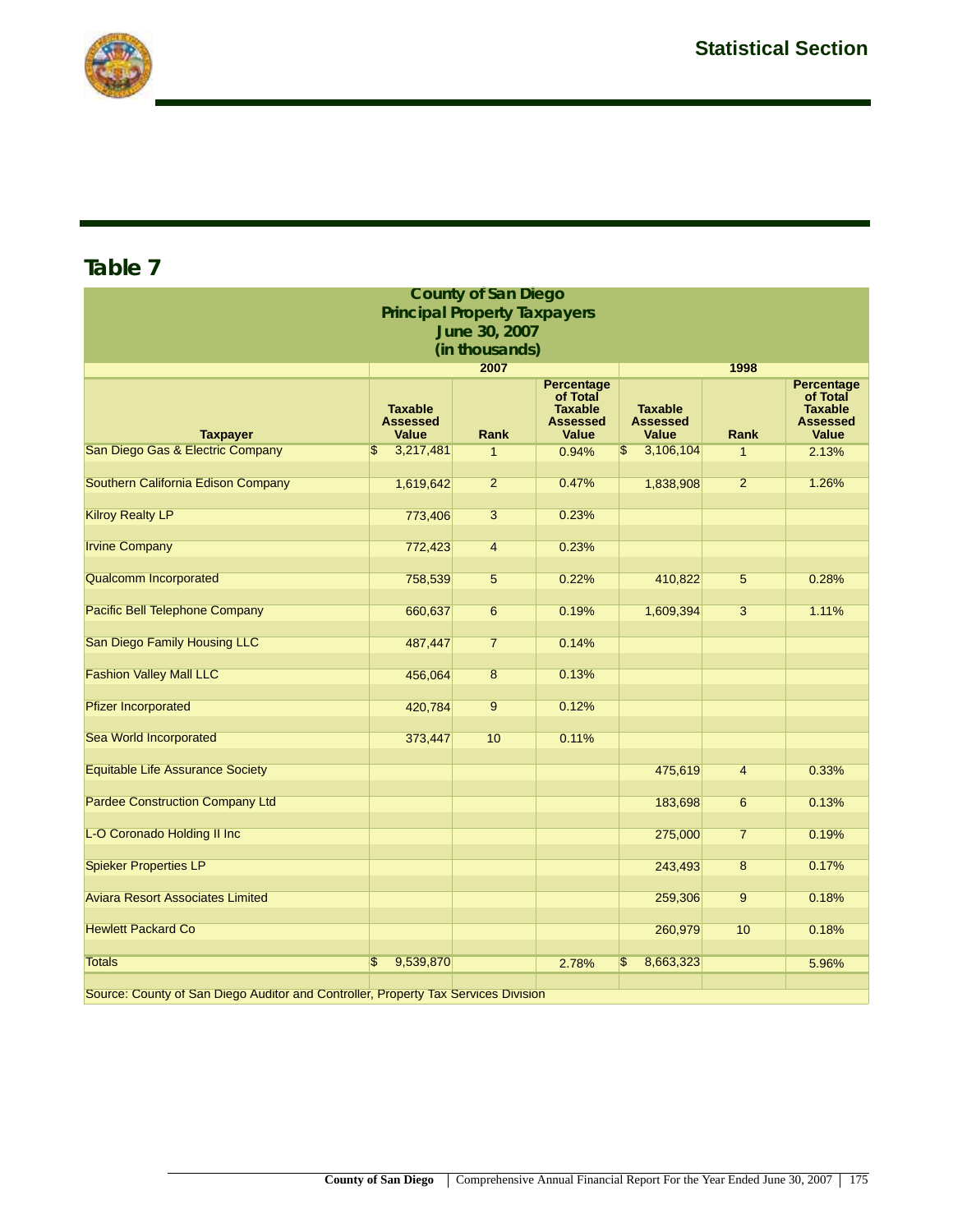

| <b>County of San Diego</b><br><b>Property Tax Levies and Collections</b><br><b>Last Ten Fiscal Years</b><br>(in thousands) |                                                   |                                                                 |                              |                                                         |                                  |                              |  |  |  |  |  |  |
|----------------------------------------------------------------------------------------------------------------------------|---------------------------------------------------|-----------------------------------------------------------------|------------------------------|---------------------------------------------------------|----------------------------------|------------------------------|--|--|--|--|--|--|
|                                                                                                                            |                                                   | <b>Collections within the</b><br><b>Fiscal Year of the Levy</b> |                              |                                                         | <b>Total Collections to Date</b> |                              |  |  |  |  |  |  |
| <b>Fiscal Year</b>                                                                                                         | <b>Total Tax</b><br>Levy<br>for Fiscal<br>year(1) | <b>Amount</b>                                                   | <b>Percentage</b><br>of Levy | <b>Collections</b><br>in.<br><b>Subsequent</b><br>Years | <b>Amount</b>                    | <b>Percentage</b><br>of Levy |  |  |  |  |  |  |
| 1998                                                                                                                       | 1,529,024 \$<br>\$                                | 1,510,525                                                       | 98.79%                       | \$<br>17,818                                            | 1,528,343                        | 99.96%                       |  |  |  |  |  |  |
| 1999                                                                                                                       | 1,637,286                                         | 1,622,007                                                       | 99.07%                       | 13,500                                                  | 1,635,507                        | 99.89%                       |  |  |  |  |  |  |
| 2000                                                                                                                       | 1,805,487                                         | 1,784,491                                                       | 98.84%                       | 18,487                                                  | 1,802,978                        | 99.86%                       |  |  |  |  |  |  |
| 2001                                                                                                                       | 1,957,175                                         | 1,939,801                                                       | 99.11%                       | 16,361                                                  | 1,956,162                        | 99.95%                       |  |  |  |  |  |  |
| 2002                                                                                                                       | 2,144,837                                         | 2,123,067                                                       | 98.99%                       | 16,735                                                  | 2,139,802                        | 99.77%                       |  |  |  |  |  |  |
| 2003                                                                                                                       | 2,328,624                                         | 2,304,083                                                       | 98.95%                       | 16,398                                                  | 2,320,481                        | 99.65%                       |  |  |  |  |  |  |
| 2004                                                                                                                       | 2,549,997                                         | 2,525,796                                                       | 99.05%                       | 15,847                                                  | 2,541,643                        | 99.67%                       |  |  |  |  |  |  |
| 2005                                                                                                                       | 2,808,178                                         | 2,777,733                                                       | 98.92%                       | 21,405                                                  | 2,799,138                        | 99.68%                       |  |  |  |  |  |  |
| 2006                                                                                                                       | 3,179,585                                         | 3,146,615                                                       | 98.96%                       | 23,278                                                  | 3,169,893                        | 99.70%                       |  |  |  |  |  |  |
| 2007                                                                                                                       | \$<br>3,559,982 \$                                | 3,515,244                                                       | 98.74%                       | $N/A$ \$                                                | 3,515,244                        | 98.74%                       |  |  |  |  |  |  |

(1) This includes the Secured, Unsecured and Unitary Tax Levy for the County and school districts, cities and special districts under the supervision of independent governing boards.

Source: County of San Diego Auditor and Controller, Property Tax Services Division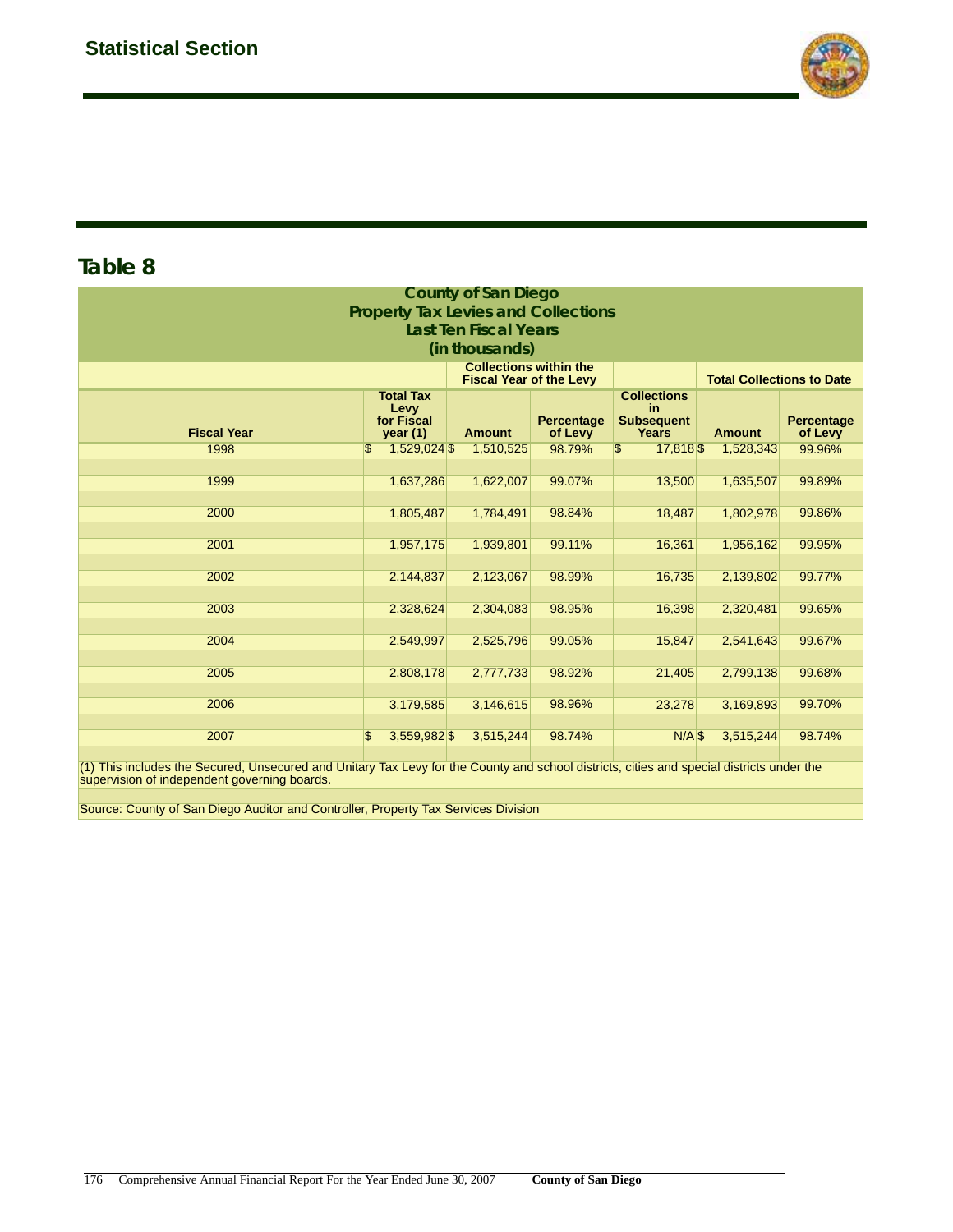

|                       | <b>County of San Diego</b>                           |                                     |                                                                   |                                                     |                                       |                                                                      |                   |                                 |               |                                                                |                                              |                      |  |
|-----------------------|------------------------------------------------------|-------------------------------------|-------------------------------------------------------------------|-----------------------------------------------------|---------------------------------------|----------------------------------------------------------------------|-------------------|---------------------------------|---------------|----------------------------------------------------------------|----------------------------------------------|----------------------|--|
|                       | <b>Ratios of Outstanding Debt by Type</b>            |                                     |                                                                   |                                                     |                                       |                                                                      |                   |                                 |               |                                                                |                                              |                      |  |
|                       | <b>Last Ten Fiscal Years</b>                         |                                     |                                                                   |                                                     |                                       |                                                                      |                   |                                 |               |                                                                |                                              |                      |  |
|                       | (In Thousands, Except Per Capita Amount)             |                                     |                                                                   |                                                     |                                       |                                                                      |                   |                                 |               |                                                                |                                              |                      |  |
|                       |                                                      |                                     | <b>Governmental Activities</b><br><b>Business-Type Activities</b> |                                                     |                                       |                                                                      |                   |                                 |               |                                                                |                                              |                      |  |
| <b>Fiscal</b><br>Year | <b>Certificates</b><br><b>of</b><br>participation    | <b>Redevel-</b><br>opment<br>Agency | <b>Tobacco</b>                                                    | <b>Pension</b><br><b>Obligation</b><br><b>Bonds</b> | <b>Capital</b><br>and<br><b>loans</b> | retrofit Capitalized Capital Sanitation Capitalized<br><b>leases</b> | Loans             | Loans                           | <b>Leases</b> | <b>Total</b><br><b>Primary</b><br><b>Government Income (1)</b> | <b>Percent-</b><br>age of<br><b>Personal</b> | Per<br>Capita<br>(1) |  |
| 1998 \$               | 424,338 \$                                           | $5,035$ \$                          |                                                                   | \$                                                  | 395,475 \$2,860 \$                    | 152,172 \$                                                           |                   | $\overline{\mathbb{S}}$<br>105S | 4,717 \$      | 984,702                                                        | 1.26%                                        | 360<br>$\mathbb{S}$  |  |
|                       |                                                      |                                     |                                                                   |                                                     |                                       |                                                                      |                   |                                 |               |                                                                |                                              |                      |  |
| 1999                  | 473,818                                              | 4,960                               |                                                                   | 373,220                                             | 1,190                                 | 85,602                                                               |                   | 81                              | 11,385        | 950,256                                                        | 1.13%                                        | 341                  |  |
| 2000                  | 515,980                                              |                                     |                                                                   |                                                     | 1,120                                 |                                                                      |                   | 401                             | 10,286        | 961,796                                                        | 1.04%                                        | 340                  |  |
|                       |                                                      | 4,870                               |                                                                   | 347,305                                             |                                       | 81,834                                                               |                   |                                 |               |                                                                |                                              |                      |  |
| 2001                  | 466,450                                              | 4,770                               |                                                                   | 317,345                                             | 4,490                                 | 76,525                                                               |                   | 225                             | 6,486         | 876,291                                                        | 0.90%                                        | 306                  |  |
|                       |                                                      |                                     |                                                                   |                                                     |                                       |                                                                      |                   |                                 |               |                                                                |                                              |                      |  |
| 2002                  | 433,790                                              |                                     | 4,655 403,868                                                     | 282,900                                             | 4,277                                 | 46,604                                                               |                   | 200                             |               | 1,176,294                                                      | 1.17%                                        | 405                  |  |
|                       |                                                      |                                     |                                                                   |                                                     |                                       |                                                                      |                   |                                 |               |                                                                |                                              |                      |  |
| 2003                  | 395,285                                              |                                     | 4,530 449,235                                                     | 824,395                                             | 7,088                                 | 40,860                                                               |                   | 195                             |               | 1,721,588                                                      | 1.65%                                        | 589                  |  |
|                       |                                                      |                                     |                                                                   |                                                     |                                       |                                                                      |                   |                                 |               |                                                                |                                              |                      |  |
| 2004                  | 344,365                                              |                                     | 4,400 440,305                                                     | 1,268,878                                           | 5,750                                 | 37,346                                                               | 2,998             | 195                             |               | 2,104,237                                                      | 1.86%                                        | 717                  |  |
| 2005                  | 393,395                                              |                                     | 4,260 430,350                                                     | 1,252,243                                           | 7,316                                 | 34,625                                                               | 2,926             |                                 |               | 2,125,115                                                      | 1.78%                                        | 724                  |  |
|                       |                                                      |                                     |                                                                   |                                                     |                                       |                                                                      |                   |                                 |               |                                                                |                                              |                      |  |
| 2006                  | 356,690                                              |                                     | 16,000 583,904                                                    | 1,238,405                                           | 8,098                                 | 31,894                                                               | 2,745             |                                 |               | 2,237,736                                                      | 1.76%                                        | 723                  |  |
|                       |                                                      |                                     |                                                                   |                                                     |                                       |                                                                      |                   |                                 |               |                                                                |                                              |                      |  |
| $2007$ \$             | 364,355 \$                                           |                                     |                                                                   | 15,640 \$584,137 \$1,206,887 \$7,920 \$             |                                       |                                                                      | 29,623 \$2,551 \$ |                                 | \$            | 2,211,113<br>\$                                                | 1.67%                                        | 709<br>$\mathbb{S}$  |  |
|                       |                                                      |                                     |                                                                   |                                                     |                                       |                                                                      |                   |                                 |               |                                                                |                                              |                      |  |
|                       | (1) See Table 13 Demographic and Economic Statistics |                                     |                                                                   |                                                     |                                       |                                                                      |                   |                                 |               |                                                                |                                              |                      |  |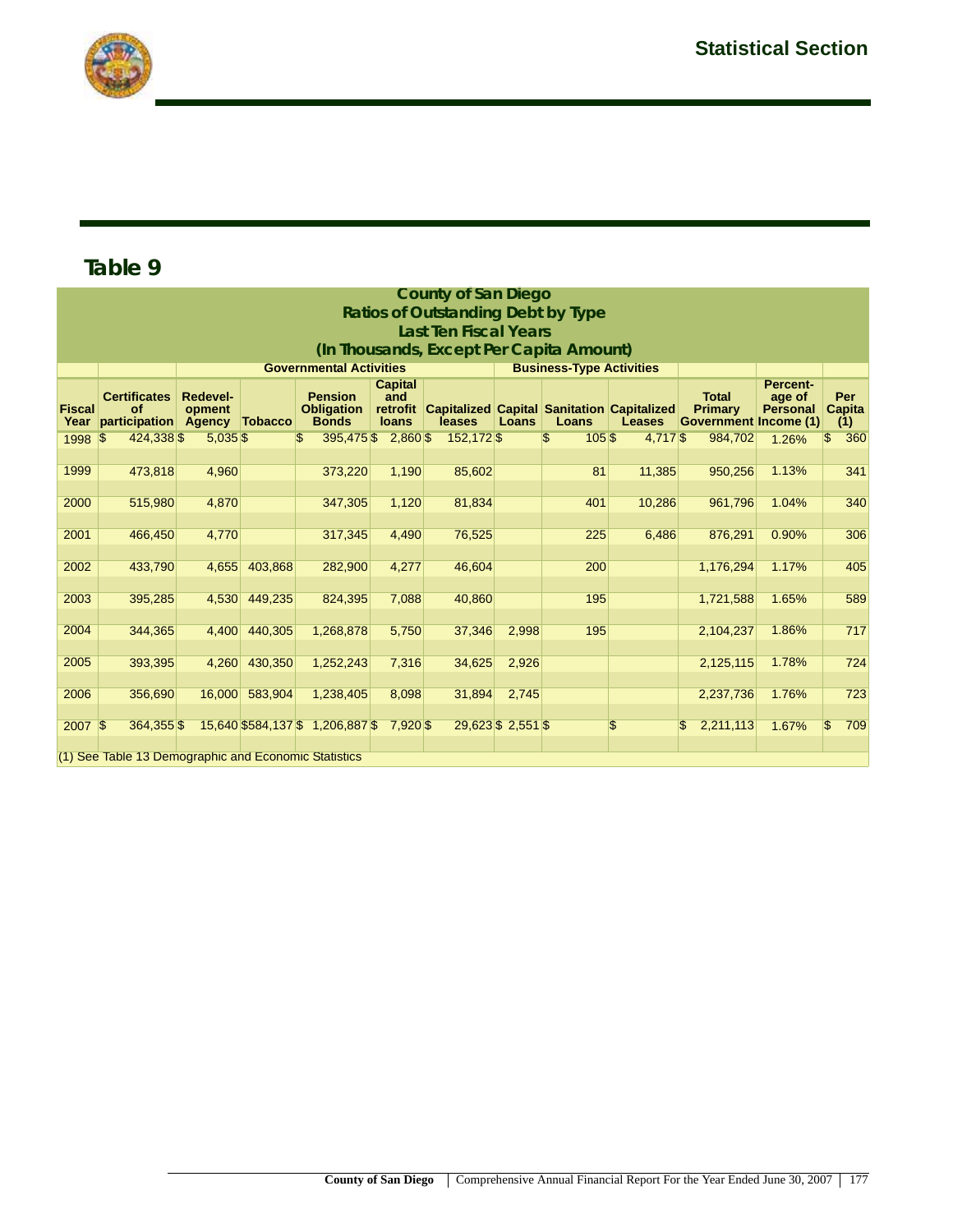

| <b>County of San Diego</b>                       |                                                                                                                                                                                              |                                                                                         |                                                                        |                                                     |                                                                                         |                                                                   |                                                                         |                                                                        |                       |  |
|--------------------------------------------------|----------------------------------------------------------------------------------------------------------------------------------------------------------------------------------------------|-----------------------------------------------------------------------------------------|------------------------------------------------------------------------|-----------------------------------------------------|-----------------------------------------------------------------------------------------|-------------------------------------------------------------------|-------------------------------------------------------------------------|------------------------------------------------------------------------|-----------------------|--|
| <b>Ratios of General Bonded Debt Outstanding</b> |                                                                                                                                                                                              |                                                                                         |                                                                        |                                                     |                                                                                         |                                                                   |                                                                         |                                                                        |                       |  |
| <b>Last Ten Fiscal Years</b>                     |                                                                                                                                                                                              |                                                                                         |                                                                        |                                                     |                                                                                         |                                                                   |                                                                         |                                                                        |                       |  |
| (In Thousands, except per capita amount)         |                                                                                                                                                                                              |                                                                                         |                                                                        |                                                     |                                                                                         |                                                                   |                                                                         |                                                                        |                       |  |
| <b>Fiscal</b><br>Year                            | <b>Certificates</b><br><b>of</b><br><b>Participation</b>                                                                                                                                     | Less:<br><b>Amounts</b><br>Available in<br><b>Debt</b><br><b>Service</b><br><b>Fund</b> | <b>Net</b><br><b>Certificates</b><br><b>of</b><br><b>Participation</b> | <b>Pension</b><br><b>Obligation</b><br><b>Bonds</b> | Less:<br><b>Amounts</b><br>Available in<br><b>Debt</b><br><b>Service</b><br><b>Fund</b> | <b>Net</b><br><b>Pension</b><br><b>Obligation</b><br><b>Bonds</b> | <b>Total Net</b><br><b>Pension</b><br><b>Obligation</b><br><b>Bonds</b> | Percentage of<br>Actual<br>Taxable Value Per Capita<br>of Property (1) | (2)                   |  |
| 1998                                             | $\mathfrak{S}$<br>424,338 \$                                                                                                                                                                 | 28,394 \$                                                                               | 395,944 \$                                                             | 395,475 \$                                          |                                                                                         | 395,475 \$<br>$-$ \$                                              | 791,419                                                                 | 0.52%                                                                  | $\mathfrak{s}$<br>289 |  |
| 1999                                             | 473,818                                                                                                                                                                                      | 28,013                                                                                  | 445,805                                                                | 373,220                                             | 287                                                                                     | 372,933                                                           | 818,738                                                                 | 0.50%                                                                  | 293                   |  |
| 2000                                             | 515,980                                                                                                                                                                                      | 31,265                                                                                  | 484,715                                                                | 347,305                                             | 112                                                                                     | 347,193                                                           | 831,908                                                                 | 0.46%                                                                  | 294                   |  |
|                                                  |                                                                                                                                                                                              |                                                                                         |                                                                        |                                                     |                                                                                         |                                                                   |                                                                         |                                                                        |                       |  |
| 2001                                             | 466,450                                                                                                                                                                                      | 37,002                                                                                  | 429,448                                                                | 317,345                                             | 143                                                                                     | 317,202                                                           | 746,650                                                                 | 0.38%                                                                  | 261                   |  |
| 2002                                             | 433,790                                                                                                                                                                                      | 26,162                                                                                  | 407,628                                                                | 282,900                                             | 220                                                                                     | 282,680                                                           | 690,308                                                                 | 0.32%                                                                  | 238                   |  |
| 2003                                             | 395,285                                                                                                                                                                                      | 25,957                                                                                  | 369,328                                                                | 824,395                                             | 2,369                                                                                   | 822,026                                                           | 1,191,354                                                               | 0.51%                                                                  | 408                   |  |
| 2004                                             | 344,365                                                                                                                                                                                      | 21,798                                                                                  | 322,567                                                                | 1,268,878                                           | 14,966                                                                                  | 1,253,912                                                         | 1,576,479                                                               | 0.62%                                                                  | 537                   |  |
| 2005                                             | 393,395                                                                                                                                                                                      | 29,085                                                                                  | 364,310                                                                | 1,252,243                                           | 66,550                                                                                  | 1,185,693                                                         | 1,550,003                                                               | 0.55%                                                                  | 528                   |  |
| 2006                                             | 356,690                                                                                                                                                                                      | 29,380                                                                                  | 327,310                                                                | 1,238,405                                           | 50,822                                                                                  | 1,187,583                                                         | 1,514,893                                                               | 0.48%                                                                  | 490                   |  |
| 2007                                             | $\sqrt{3}$<br>364,355 \$                                                                                                                                                                     | $35,238$ \$                                                                             |                                                                        | 329,117 \$ 1,206,887 \$                             | 27,328 \$                                                                               | 1,179,559 \$                                                      | 1,508,676                                                               | 0.42%                                                                  | \$<br>484             |  |
|                                                  | Note: Details regarding the County's outstanding debt can be found in the Notes to the Financial Statements<br>(1) See Table 5 Assessed Value and Estimated Actual Value of Taxable Property |                                                                                         |                                                                        |                                                     |                                                                                         |                                                                   |                                                                         |                                                                        |                       |  |

(2) See Table 13 Demographic and Economic Statistics for personal income and population data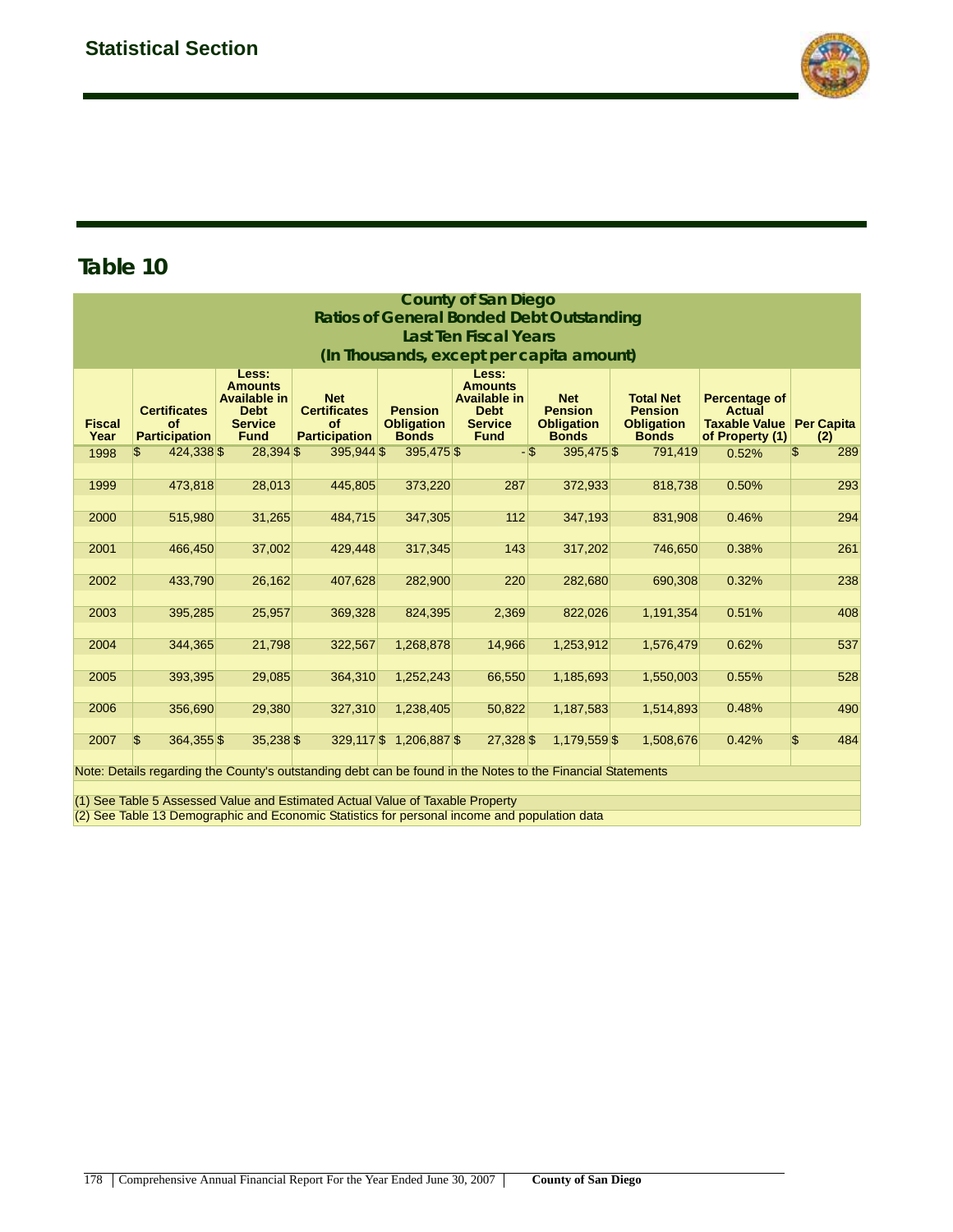

| <b>County of San Diego</b>                                      |                    |                                   |                                    |                               |  |  |  |  |  |
|-----------------------------------------------------------------|--------------------|-----------------------------------|------------------------------------|-------------------------------|--|--|--|--|--|
| <b>Legal Debt Margin Information</b>                            |                    |                                   |                                    |                               |  |  |  |  |  |
| <b>Last Ten Fiscal Years</b>                                    |                    |                                   |                                    |                               |  |  |  |  |  |
| (In Thousands)                                                  |                    |                                   |                                    |                               |  |  |  |  |  |
| <b>Total Net</b>                                                |                    |                                   |                                    |                               |  |  |  |  |  |
|                                                                 |                    | <b>Debt</b>                       |                                    | <b>Legal Debt</b>             |  |  |  |  |  |
| <b>Fiscal Year</b>                                              | <b>Debt Limit</b>  | <b>Applicable to</b><br>Limit (1) | <b>Legal Debt</b><br><b>Margin</b> | Margin /<br><b>Debt Limit</b> |  |  |  |  |  |
| 1998                                                            | 1,911,280 \$<br>\$ | 0 <sup>3</sup>                    | 1,911,280                          | 100%                          |  |  |  |  |  |
|                                                                 |                    |                                   |                                    |                               |  |  |  |  |  |
| 1999                                                            | 2,046,607          |                                   | 2,046,607                          | 100%                          |  |  |  |  |  |
|                                                                 |                    |                                   |                                    |                               |  |  |  |  |  |
| 2000                                                            | 2,256,859          |                                   | 2,256,859                          | 100%                          |  |  |  |  |  |
| 2001                                                            | 2,446,469          |                                   | 2,446,469                          | 100%                          |  |  |  |  |  |
|                                                                 |                    |                                   |                                    |                               |  |  |  |  |  |
| 2002                                                            | 2,681,046          |                                   | 2,681,046                          | 100%                          |  |  |  |  |  |
|                                                                 |                    |                                   |                                    |                               |  |  |  |  |  |
| 2003                                                            | 2,910,780          |                                   | 2,910,780                          | 100%                          |  |  |  |  |  |
|                                                                 |                    |                                   |                                    |                               |  |  |  |  |  |
| 2004                                                            | 3,187,496          |                                   | 3,187,496                          | 100%                          |  |  |  |  |  |
| 2005                                                            | 3,510,222          |                                   | 3,510,222                          | 100%                          |  |  |  |  |  |
|                                                                 |                    |                                   |                                    |                               |  |  |  |  |  |
| 2006                                                            | 3,974,481          |                                   | 3,974,481                          | 100%                          |  |  |  |  |  |
|                                                                 |                    |                                   |                                    |                               |  |  |  |  |  |
| 2007                                                            | 4,449,977 \$       | 0S                                | 4,449,977                          | 100%                          |  |  |  |  |  |
|                                                                 |                    |                                   |                                    |                               |  |  |  |  |  |
| <b>Legal Debt Margin Calculation for Fiscal Year 2006-2007</b>  |                    |                                   |                                    |                               |  |  |  |  |  |
| <b>Assessed value</b>                                           | \$355,998,181      |                                   |                                    |                               |  |  |  |  |  |
| Debt limit (1.25% of total assessed value)(2)                   | 4,449,977          |                                   |                                    |                               |  |  |  |  |  |
| Debt applicable to limit:                                       |                    |                                   |                                    |                               |  |  |  |  |  |
| <b>General obligation bonds</b>                                 | $\overline{0}$     |                                   |                                    |                               |  |  |  |  |  |
| Less: Amount set aside for repayment of general obligation debt | $\overline{0}$     |                                   |                                    |                               |  |  |  |  |  |
| Total net debt applicable to limit                              |                    |                                   |                                    |                               |  |  |  |  |  |
| Legal debt margin                                               | 4,449,977<br>\$    |                                   |                                    |                               |  |  |  |  |  |

(1) For the fiscal years presented, the County had no debt that qualified as indebtedness subject to the bonded debt limit under the California Constitution.

(2) Under California State law, the total amount of bonded indebtedness shall not at any time exceed 1.25% of the taxable property of the County as shown by the last equalized assessment roll.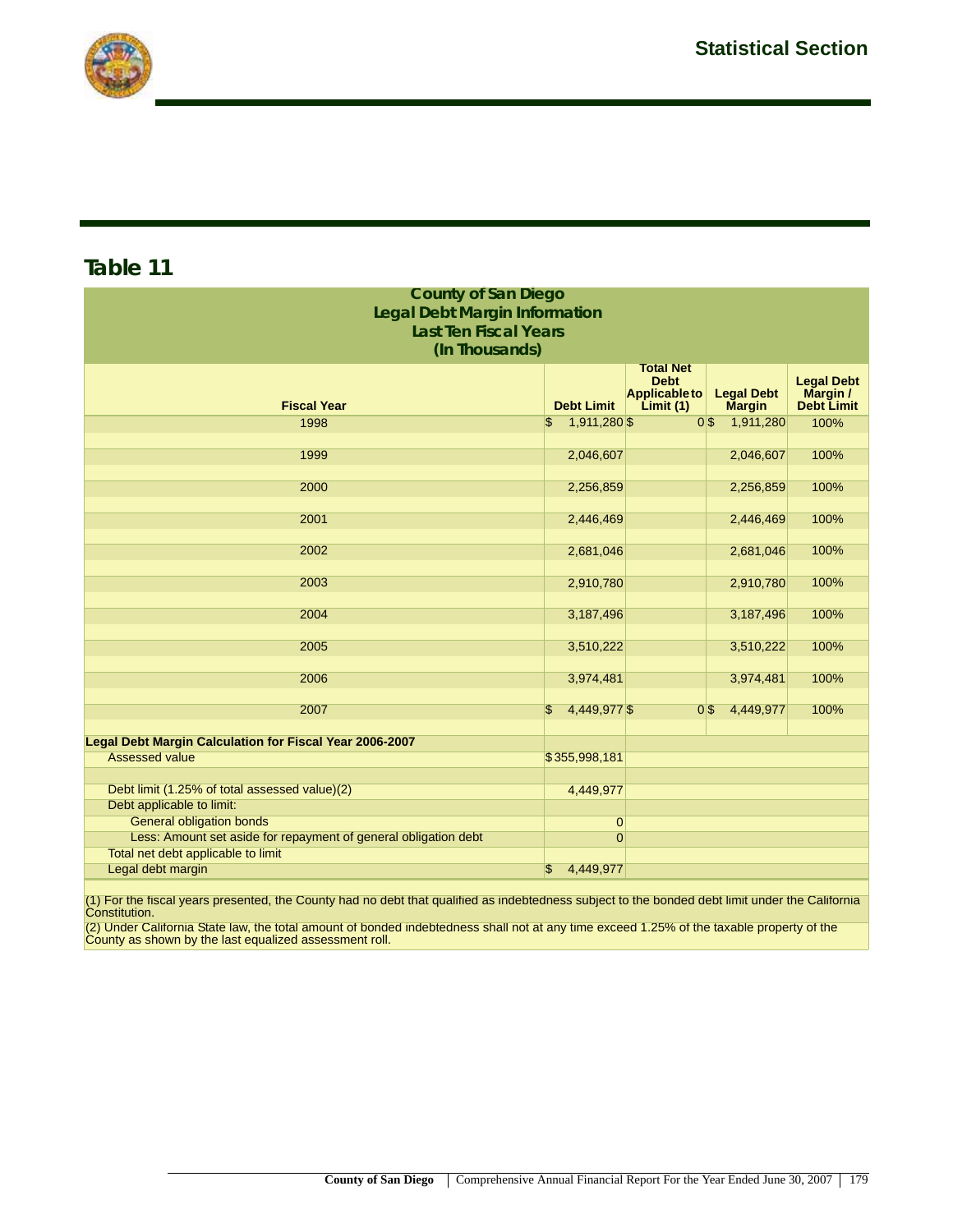

| <b>County of San Diego</b>                                                                                                                                                                                                 |                                      |              |                                                  |                  |                 |          |  |  |  |
|----------------------------------------------------------------------------------------------------------------------------------------------------------------------------------------------------------------------------|--------------------------------------|--------------|--------------------------------------------------|------------------|-----------------|----------|--|--|--|
| <b>Pledged-Revenue Coverage</b>                                                                                                                                                                                            |                                      |              |                                                  |                  |                 |          |  |  |  |
| <b>Last Ten Fiscal Years</b>                                                                                                                                                                                               |                                      |              |                                                  |                  |                 |          |  |  |  |
| (In Thousands)                                                                                                                                                                                                             |                                      |              |                                                  |                  |                 |          |  |  |  |
| <b>Tobacco Settlement Asset-Backed Bonds (1)</b>                                                                                                                                                                           |                                      |              |                                                  |                  |                 |          |  |  |  |
| Less:<br><b>Tobacco</b><br><b>Settlement</b><br><b>Operating</b><br><b>Net Available</b><br><b>Fiscal Year</b><br>Expenses (2)<br><b>Principal (2)</b><br><b>Interest</b><br>Coverage<br><b>Revenues</b><br><b>Revenue</b> |                                      |              |                                                  |                  |                 |          |  |  |  |
| 2002                                                                                                                                                                                                                       | \$<br>$26,205$ \$                    | 50S          | $26,155$ \$                                      | $8,045$ \$       | 18,160          | 1.00     |  |  |  |
| 2003                                                                                                                                                                                                                       |                                      |              |                                                  |                  |                 | 1.01     |  |  |  |
|                                                                                                                                                                                                                            | 35,444                               | 113          | 35,331                                           | 9,560            | 25,351          |          |  |  |  |
| 2004                                                                                                                                                                                                                       | 29,961                               | 131          | 29,830                                           | 8,930            | 24,830          | 0.88     |  |  |  |
| 2005                                                                                                                                                                                                                       | 30,415                               | 172          | 30,243                                           | 9,955            | 24,446          | 0.88     |  |  |  |
| 2006                                                                                                                                                                                                                       | 27,915                               | 173          | 27,742                                           | 1,550            | 11,975          | 2.05     |  |  |  |
| 2007                                                                                                                                                                                                                       | \$<br>29,219 \$                      | 164S         | $29,055$ \$                                      | $3,100$ \$       | 26,820          | 0.97     |  |  |  |
|                                                                                                                                                                                                                            |                                      |              |                                                  |                  |                 |          |  |  |  |
|                                                                                                                                                                                                                            |                                      |              |                                                  |                  |                 |          |  |  |  |
|                                                                                                                                                                                                                            |                                      |              |                                                  |                  |                 |          |  |  |  |
| Redevelopment Agency Refunding Bonds (Gillespie Field Series Bonds)<br><b>Property Tax</b><br>Less:                                                                                                                        |                                      |              |                                                  |                  |                 |          |  |  |  |
|                                                                                                                                                                                                                            |                                      |              |                                                  |                  |                 |          |  |  |  |
| <b>Fiscal Year</b>                                                                                                                                                                                                         | <b>Incremental</b><br><b>Revenue</b> | Expenses (3) | <b>Operating Net Available</b><br><b>Revenue</b> | <b>Principal</b> | <b>Interest</b> | Coverage |  |  |  |
| 1998                                                                                                                                                                                                                       | $\overline{\mathbf{S}}$<br>616\$     | 798\$        | $(182)$ \$                                       | 65\$             | 323             | (0.47)   |  |  |  |
|                                                                                                                                                                                                                            |                                      |              |                                                  |                  |                 |          |  |  |  |
| 1999                                                                                                                                                                                                                       | 821                                  | 755          | 66                                               | 75               | 320             | 0.17     |  |  |  |
| 2000                                                                                                                                                                                                                       | 1,285                                | 1,187        | 98                                               | 90               | 316             | 0.24     |  |  |  |
|                                                                                                                                                                                                                            |                                      |              |                                                  |                  |                 |          |  |  |  |
| 2001                                                                                                                                                                                                                       | 1,696                                | 1,072        | 624                                              | 100              | 311             | 1.52     |  |  |  |
|                                                                                                                                                                                                                            |                                      |              |                                                  |                  |                 |          |  |  |  |
| 2002                                                                                                                                                                                                                       | 2,129                                | 668          | 1,461                                            | 115              | 305             | 3.48     |  |  |  |
| 2003                                                                                                                                                                                                                       | 2,237                                | 958          | 1,279                                            | 125              | 299             | 3.02     |  |  |  |
|                                                                                                                                                                                                                            |                                      |              |                                                  |                  |                 |          |  |  |  |
| 2004                                                                                                                                                                                                                       | 3,133                                | 2,129        | 1,004                                            | 130              | 292             | 2.38     |  |  |  |
| 2005                                                                                                                                                                                                                       | 2,135                                | 1,262        | 873                                              | 140              | 284             | 2.06     |  |  |  |
|                                                                                                                                                                                                                            |                                      |              |                                                  |                  |                 |          |  |  |  |
| 2006                                                                                                                                                                                                                       | 2,089                                | 5,485        | (3,396)                                          | 150              | 513             | (5.12)   |  |  |  |
| 2007                                                                                                                                                                                                                       | 1,976 \$<br>\$                       | 791 \$       | $1,185$ \$                                       | 360 \$           | 837             | 0.99     |  |  |  |

Note: Details regarding the County's outstanding debt can be found in the notes to the financial statements.

(1) Data for fiscal years 2002-2006 applies to the Series 2001 Tobacco Asset-Backed bonds that were issued in 2002.<br>In May 2006, the Series 2001 Tobacco bonds were refunded and the Series 2006 Tobacco Asset-Backed bonds we

(2) Tobacco Principal Debt Service requirements includes Turbo Principal payments.

(3) Operating expenses do not include interest or depreciation.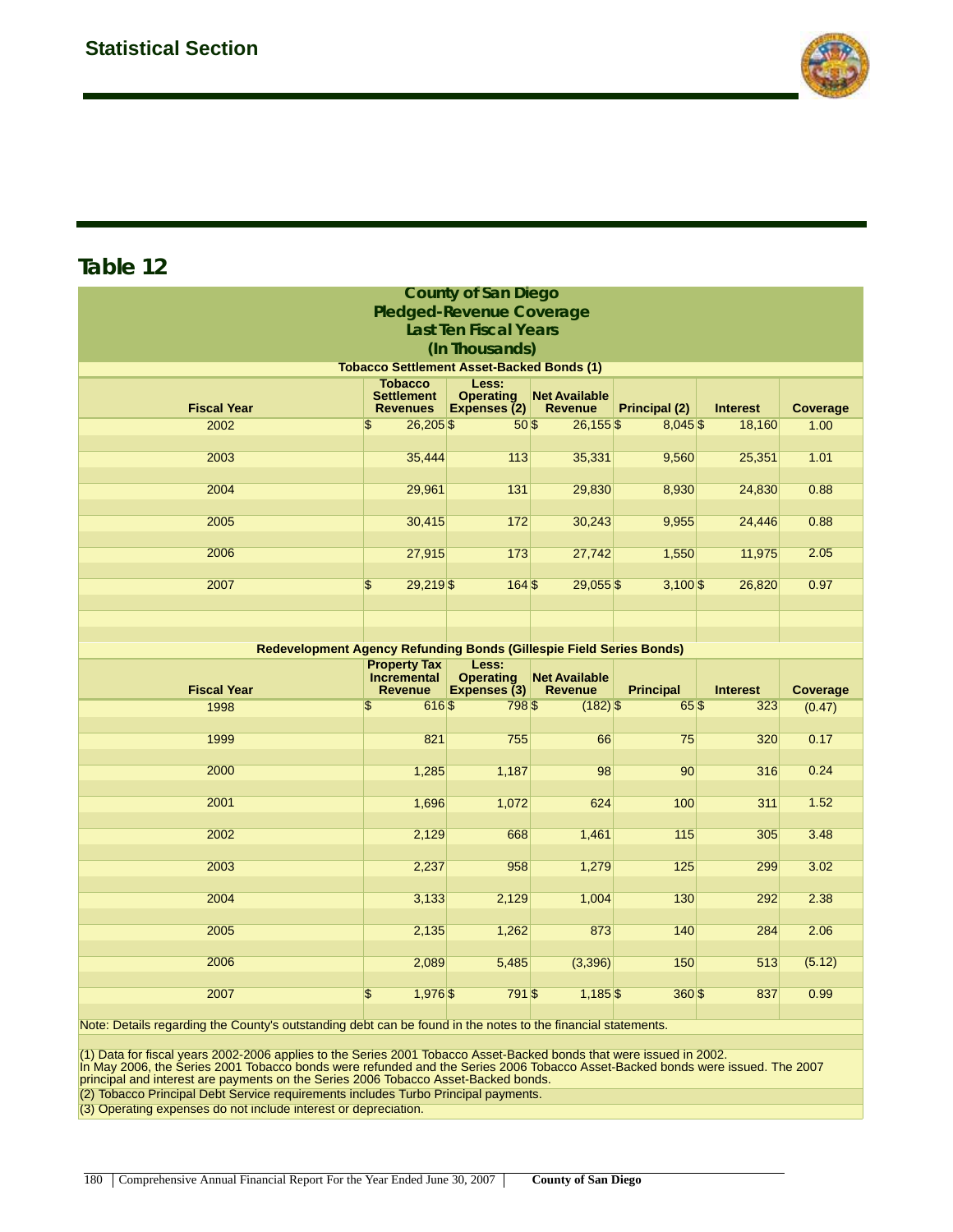

| <b>County of San Diego</b>                                                                                                                                                                                                      |           |                                     |        |         |     |  |  |  |  |
|---------------------------------------------------------------------------------------------------------------------------------------------------------------------------------------------------------------------------------|-----------|-------------------------------------|--------|---------|-----|--|--|--|--|
| <b>Demographic and Economic Statistics</b>                                                                                                                                                                                      |           |                                     |        |         |     |  |  |  |  |
| <b>Last Ten Years</b>                                                                                                                                                                                                           |           |                                     |        |         |     |  |  |  |  |
| <b>Per Capita</b><br><b>Personal Income</b><br><b>School</b><br><b>Unemployment</b><br><b>Personal Income</b><br><b>Population (1)</b><br><b>Enrollment (4)</b><br>Year<br>(in thousands) (2)<br>(in dollars) (3)<br>Rate $(5)$ |           |                                     |        |         |     |  |  |  |  |
| 1998                                                                                                                                                                                                                            | 2,736,720 | 77,968,184 \$<br>\$                 | 28,490 | 460,949 | 3.7 |  |  |  |  |
| 1999                                                                                                                                                                                                                            | 2,789,593 | 84,346,910                          | 30,236 | 470,494 | 3.3 |  |  |  |  |
| 2000                                                                                                                                                                                                                            | 2,824,933 | 92,654,006                          | 32,799 | 480,017 | 4.3 |  |  |  |  |
| 2001                                                                                                                                                                                                                            | 2,864,593 | 97,009,480                          | 33,865 | 488,377 | 4.3 |  |  |  |  |
| 2002                                                                                                                                                                                                                            | 2,901,719 | 100,655,726                         | 34,688 | 494,588 | 5.3 |  |  |  |  |
| 2003                                                                                                                                                                                                                            | 2,921,810 | 104,630,453                         | 35,810 | 499,750 | 5.7 |  |  |  |  |
| 2004                                                                                                                                                                                                                            | 2,933,929 | 113,062,259                         | 38,536 | 499,356 | 5.1 |  |  |  |  |
| 2005                                                                                                                                                                                                                            | 2,936,609 | 119,135,889                         | 40,569 | 498,186 | 4.5 |  |  |  |  |
| 2006                                                                                                                                                                                                                            | 3,093,000 | 126,813,000                         | 41,000 | 495,228 | 4.2 |  |  |  |  |
| 2007                                                                                                                                                                                                                            | 3,118,000 | $\boldsymbol{\$}$<br>132,515,000 \$ | 42,500 | 496,699 | 4.6 |  |  |  |  |
| Sources:                                                                                                                                                                                                                        |           |                                     |        |         |     |  |  |  |  |
| Primary                                                                                                                                                                                                                         |           |                                     |        |         |     |  |  |  |  |
| (1) BEA - Bureau of Economic Analysis, U.S. Department of Commerce [1997-2005]                                                                                                                                                  |           |                                     |        |         |     |  |  |  |  |
| (2) BEA - Bureau of Economic Analysis, U.S. Department of Commerce [1997-2005]<br>(3) BEA - Bureau of Economic Analysis, U.S. Department of Commerce [1997-2005]                                                                |           |                                     |        |         |     |  |  |  |  |
| (4) California Department of Education & Education Data Partnership                                                                                                                                                             |           |                                     |        |         |     |  |  |  |  |
| (5) U.S. Department of Labor, Bureau of Labor Statistics.                                                                                                                                                                       |           |                                     |        |         |     |  |  |  |  |
| Secondary                                                                                                                                                                                                                       |           |                                     |        |         |     |  |  |  |  |
| (1) Economic Research Bureau, San Diego Regional Chamber of Commerce [2006 & 2007]                                                                                                                                              |           |                                     |        |         |     |  |  |  |  |

(2) Amounts for 2006 and 2007 are not available and are therefore calculated by multiplying Population by Per Capital Personal Income

(3) Economic Research Bureau, San Diego Regional Chamber of Commerce [2006 & 2007]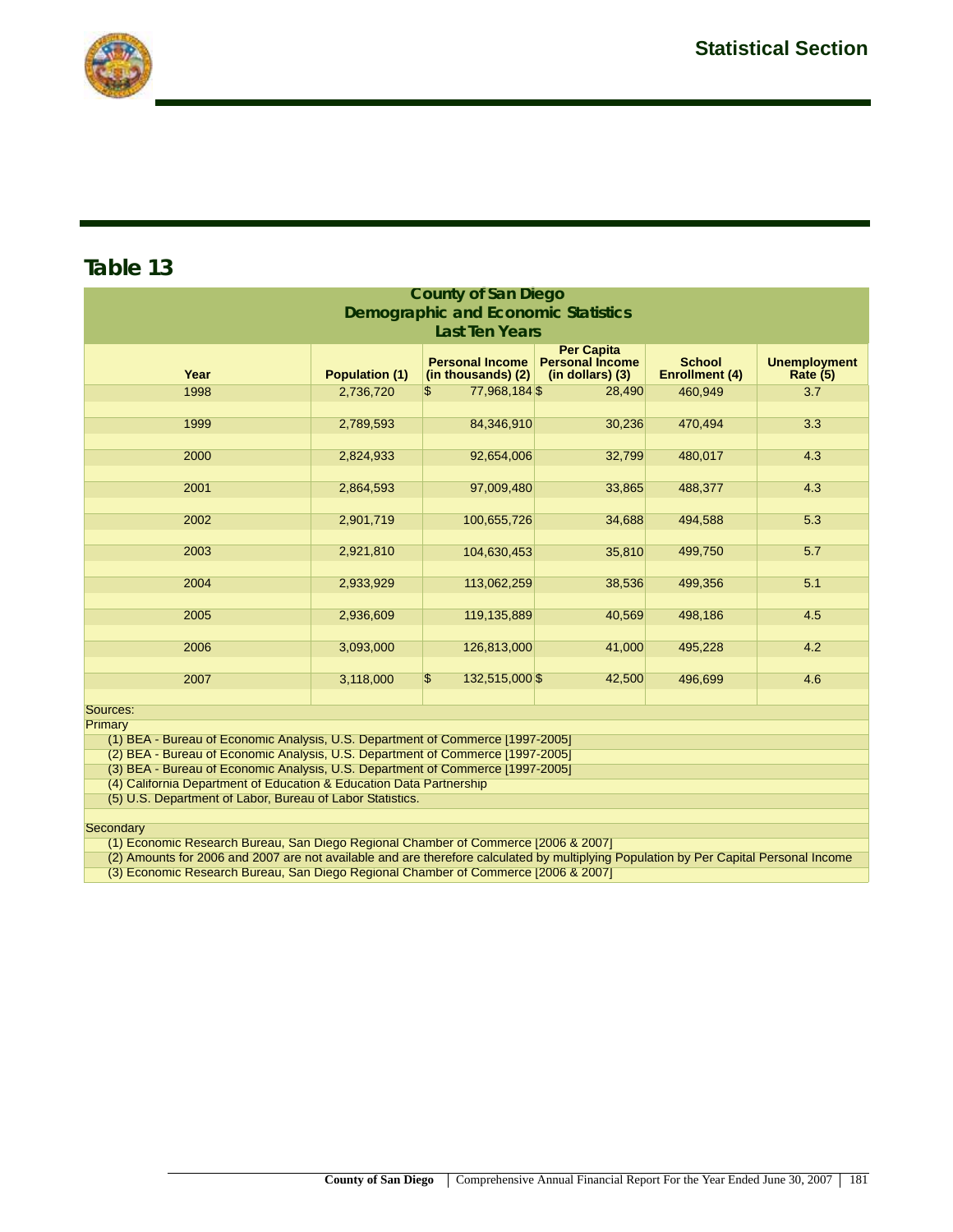

| <b>County of San Diego</b>                                                                                                       |                         |                 |                                                                            |                         |                |                                                                            |  |  |  |
|----------------------------------------------------------------------------------------------------------------------------------|-------------------------|-----------------|----------------------------------------------------------------------------|-------------------------|----------------|----------------------------------------------------------------------------|--|--|--|
| <b>Principal Employers</b>                                                                                                       |                         |                 |                                                                            |                         |                |                                                                            |  |  |  |
| <b>Current Year and Nine Years Ago</b>                                                                                           |                         |                 |                                                                            |                         |                |                                                                            |  |  |  |
|                                                                                                                                  |                         | 2007            |                                                                            |                         | 1998           |                                                                            |  |  |  |
| <b>Employer</b>                                                                                                                  | <b>Employees</b><br>(1) | Rank            | <b>Percentage</b><br>of Total<br><b>County</b><br><b>Employment</b><br>(2) | <b>Employees</b><br>(1) | Rank           | <b>Percentage</b><br>of Total<br><b>County</b><br><b>Employment</b><br>(3) |  |  |  |
| <b>State of California</b>                                                                                                       | 40,600                  | $\mathbf{1}$    | 2.79%                                                                      | 32,400                  | 2              | 2.59%                                                                      |  |  |  |
|                                                                                                                                  |                         |                 |                                                                            |                         |                |                                                                            |  |  |  |
| <b>Federal Government</b>                                                                                                        | 39,900                  | $\overline{2}$  | 2.74%                                                                      | 44,200                  | $\mathbf{1}$   | 3.53%                                                                      |  |  |  |
|                                                                                                                                  |                         |                 |                                                                            |                         |                |                                                                            |  |  |  |
| University of California, San Diego                                                                                              | 26,924                  | $\overline{3}$  | 1.85%                                                                      | 21,444                  | $\overline{4}$ | 1.71%                                                                      |  |  |  |
| <b>County of San Diego</b>                                                                                                       | 16,147                  | $\overline{4}$  | 1.11%                                                                      | 17,700                  | 5              | 1.41%                                                                      |  |  |  |
|                                                                                                                                  |                         |                 |                                                                            |                         |                |                                                                            |  |  |  |
| <b>San Diego Unified School District</b>                                                                                         | 14,555                  | 5               | 1.00%                                                                      | 25,230                  | $\overline{3}$ | 2.01%                                                                      |  |  |  |
|                                                                                                                                  |                         |                 |                                                                            |                         |                |                                                                            |  |  |  |
| <b>Sharp HealthCare</b>                                                                                                          | 13,872                  | $6\overline{6}$ | 0.95%                                                                      | 8,111                   | $\overline{8}$ | 0.65%                                                                      |  |  |  |
|                                                                                                                                  |                         |                 |                                                                            |                         |                |                                                                            |  |  |  |
| <b>Scripps Health</b>                                                                                                            | 12,196                  | $\overline{7}$  | 0.84%                                                                      |                         |                |                                                                            |  |  |  |
| San Diego State University                                                                                                       | 11,247                  | $\overline{8}$  | 0.77%                                                                      |                         |                |                                                                            |  |  |  |
|                                                                                                                                  |                         |                 |                                                                            |                         |                |                                                                            |  |  |  |
| <b>City of San Diego</b>                                                                                                         | 11,195                  | $\overline{9}$  | 0.77%                                                                      | 11,085                  | $\overline{6}$ | 0.88%                                                                      |  |  |  |
|                                                                                                                                  |                         |                 |                                                                            |                         |                |                                                                            |  |  |  |
| <b>Kaiser Permanente</b>                                                                                                         | 8,008                   | 10              | 0.55%                                                                      | 5,959                   | 10             | 0.48%                                                                      |  |  |  |
|                                                                                                                                  |                         |                 |                                                                            |                         |                |                                                                            |  |  |  |
| Qualcomm Inc.                                                                                                                    |                         |                 |                                                                            | 10,431                  | $\overline{7}$ | 0.83%                                                                      |  |  |  |
| <b>U.S. Postal Service, San Diego District</b>                                                                                   |                         |                 |                                                                            | 7,162                   | $\overline{9}$ | 0.57%                                                                      |  |  |  |
|                                                                                                                                  |                         |                 |                                                                            |                         |                |                                                                            |  |  |  |
| <b>Total</b>                                                                                                                     | 194,644                 |                 | 13.38%                                                                     | 183,722                 |                | 14.67%                                                                     |  |  |  |
|                                                                                                                                  |                         |                 |                                                                            |                         |                |                                                                            |  |  |  |
| Sources:                                                                                                                         |                         |                 |                                                                            |                         |                |                                                                            |  |  |  |
| (1) San Diego Business Journal                                                                                                   |                         |                 |                                                                            |                         |                |                                                                            |  |  |  |
| (2) Bureau of Labor Statistics<br>Percentage is calculated by dividing employees by total employment of 1,454,300 as of May 2007 |                         |                 |                                                                            |                         |                |                                                                            |  |  |  |

 $\log$  employees by total employment of 1,454,300 as of May 2007.

(3) Bureau of Labor Statistics Percentage is calculated by dividing employees by total employment of 1,252,700 as of March 1998.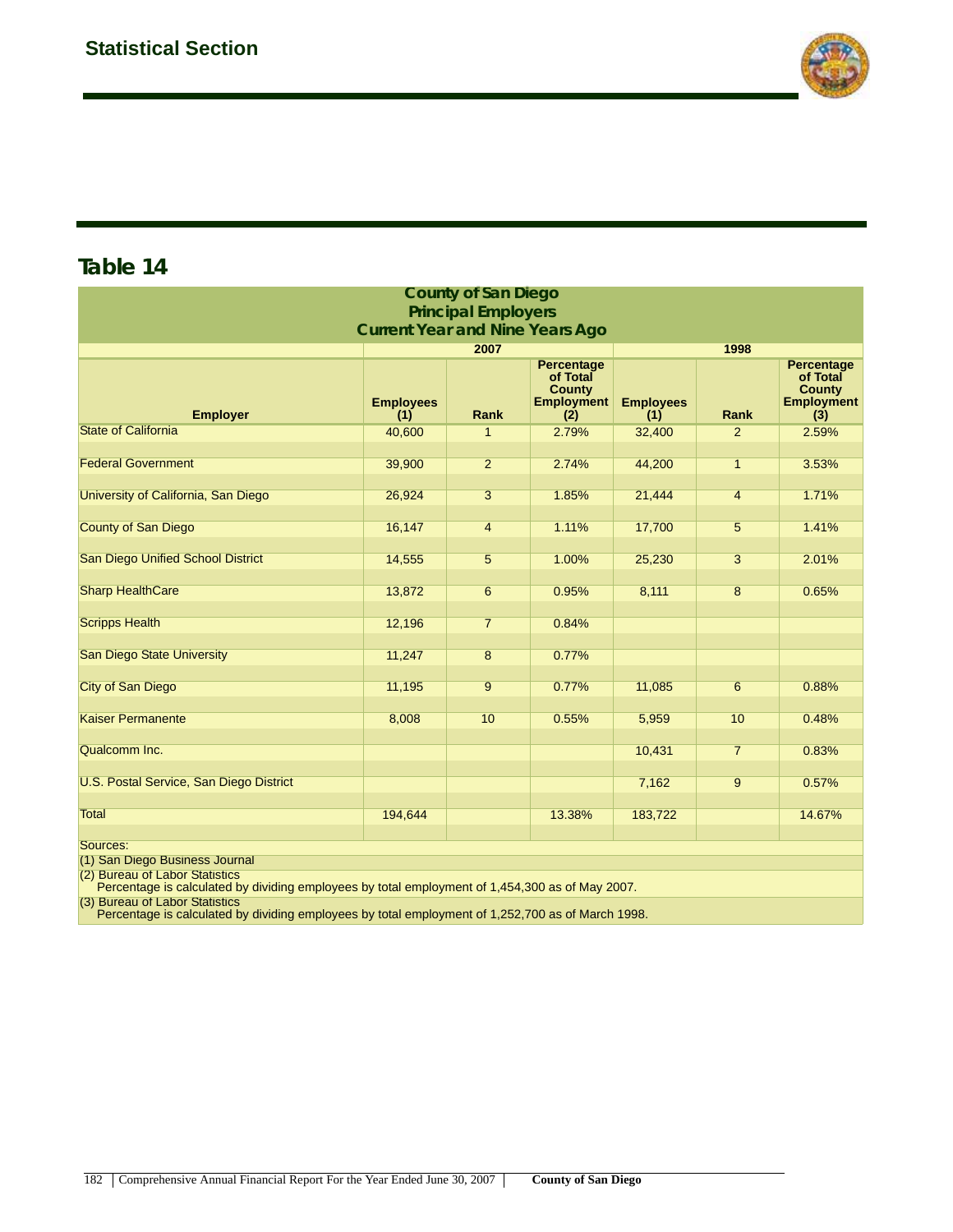

| <b>County of San Diego</b>                                                                                          |        |        |        |        |        |        |        |  |  |
|---------------------------------------------------------------------------------------------------------------------|--------|--------|--------|--------|--------|--------|--------|--|--|
| <b>Full-time Equivalent County Government Employees by Function</b><br>Last Seven Fiscal Years (1)                  |        |        |        |        |        |        |        |  |  |
| <b>Fiscal Years</b>                                                                                                 |        |        |        |        |        |        |        |  |  |
| <b>Function</b>                                                                                                     | 2001   | 2002   | 2003   | 2004   | 2005   | 2006   | 2007   |  |  |
|                                                                                                                     |        |        |        |        |        |        |        |  |  |
| General                                                                                                             | 1,556  | 1,567  | 1,605  | 1,578  | 1,495  | 1,486  | 1,505  |  |  |
|                                                                                                                     |        |        |        |        |        |        |        |  |  |
| <b>Public protection</b>                                                                                            | 7,472  | 7,910  | 8,006  | 7,667  | 7,506  | 7,673  | 7,804  |  |  |
|                                                                                                                     |        |        |        |        |        |        |        |  |  |
| Public ways and facilities                                                                                          | 356    | 373    | 380    | 351    | 350    | 366    | 373    |  |  |
| <b>Health and sanitation</b>                                                                                        | 2,207  | 2,287  | 2,315  | 2,250  | 2,130  | 2,127  | 2,188  |  |  |
|                                                                                                                     |        |        |        |        |        |        |        |  |  |
| <b>Public assistance</b>                                                                                            | 3,879  | 4,141  | 4,027  | 3,737  | 3,567  | 3,761  | 3,659  |  |  |
|                                                                                                                     |        |        |        |        |        |        |        |  |  |
| Education                                                                                                           | 239    | 278    | 281    | 265    | 265    | 275    | 295    |  |  |
|                                                                                                                     |        |        |        |        |        |        |        |  |  |
| <b>Recreation and cultural</b>                                                                                      | 122    | 143    | 145    | 154    | 154    | 158    | 168    |  |  |
|                                                                                                                     |        |        |        |        |        |        |        |  |  |
| <b>Total</b>                                                                                                        | 15,831 | 16,699 | 16,759 | 16,002 | 15,467 | 15,846 | 15,992 |  |  |
| (1) 10 year trend data is unavailable, see explanatory information contained in introduction to Statistical Section |        |        |        |        |        |        |        |  |  |
|                                                                                                                     |        |        |        |        |        |        |        |  |  |
| Source: Auditor and Controller, Central Payroll Division                                                            |        |        |        |        |        |        |        |  |  |
|                                                                                                                     |        |        |        |        |        |        |        |  |  |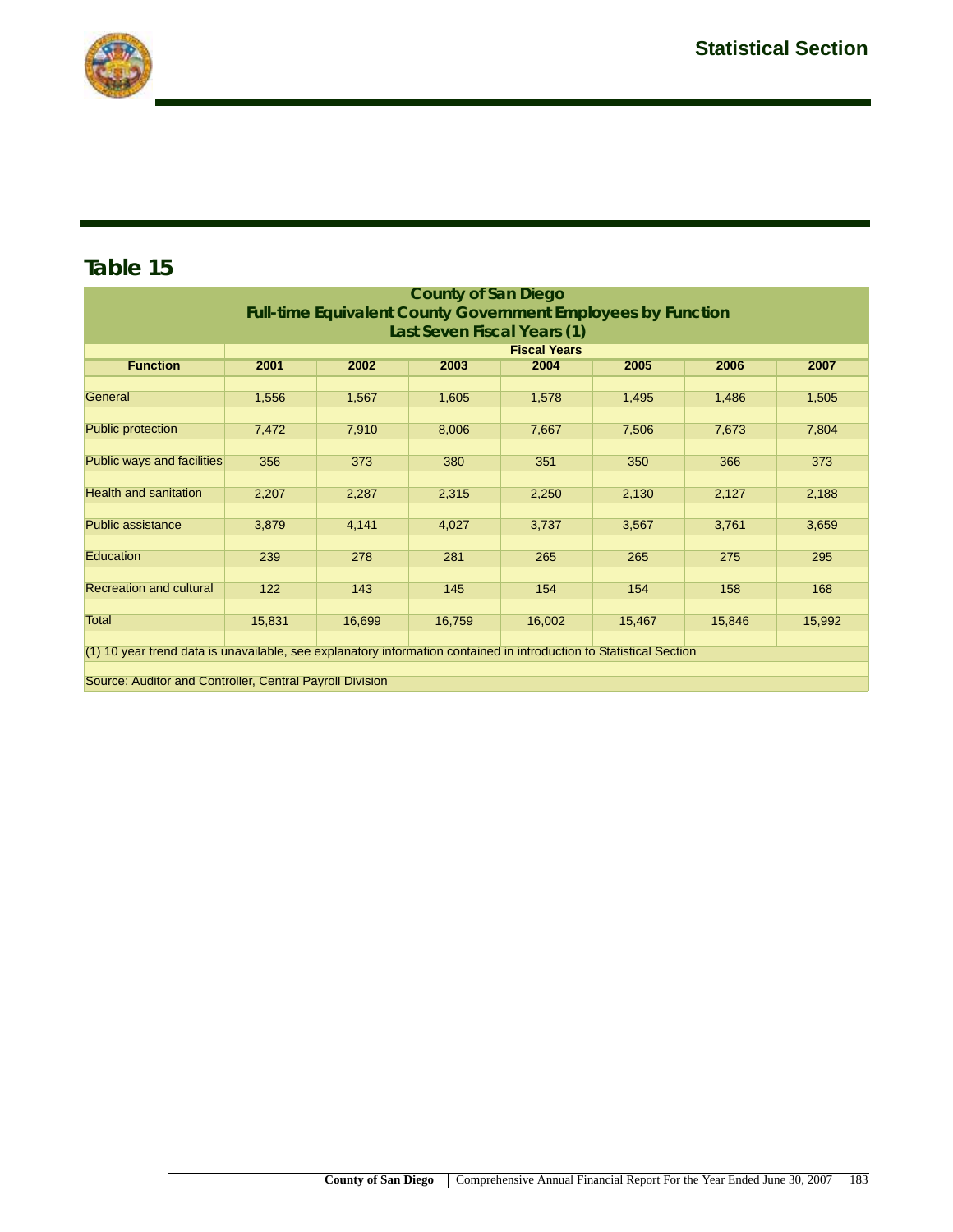

| <b>County of Sall Diego</b>                                                                                                                       |                    |         |         |         |  |  |  |
|---------------------------------------------------------------------------------------------------------------------------------------------------|--------------------|---------|---------|---------|--|--|--|
| <b>Operating Indicators by Function</b>                                                                                                           |                    |         |         |         |  |  |  |
| Fiscal Years 2004 through 2007 (1)                                                                                                                |                    |         |         |         |  |  |  |
|                                                                                                                                                   | <b>Fiscal Year</b> |         |         |         |  |  |  |
| <b>Function</b>                                                                                                                                   | 2004               | 2005    | 2006    | 2007    |  |  |  |
| General                                                                                                                                           |                    |         |         |         |  |  |  |
| Registrar of Voters: Percent of total absentee ballots tallied by the Monday after<br><b>Election Day</b>                                         | (2)                | 74.00%  | 96.10%  | 94.50%  |  |  |  |
| Assessor/Recorder/County Clerk: Percent of mandated assessments<br>completed by close of annual tax roll                                          | (2)                | (2)     | 100.00% | 100.00% |  |  |  |
| Treasurer-Tax Collector: Secured taxes collected (% of total)                                                                                     | (2)                | 99.00%  | 98.00%  | 97.20%  |  |  |  |
|                                                                                                                                                   |                    |         |         |         |  |  |  |
| <b>Public protection</b>                                                                                                                          |                    |         |         |         |  |  |  |
| Child support services: Percent of current support collected (federal                                                                             |                    |         |         |         |  |  |  |
| performance measure #3)                                                                                                                           | 41.00%             | 42.10%  | 49.00%  | 50.00%  |  |  |  |
| <b>Sheriff: Deputy Initiated Actions (DIA)</b>                                                                                                    | (2)                | 221,732 | 215,346 | 243,118 |  |  |  |
| Sheriff: Number of jail bookings                                                                                                                  | 139,019            | 145,180 | 144,727 | 146,566 |  |  |  |
| Sheriff: Daily average - number of inmates                                                                                                        | 5,009              | 5,102   | 5,184   | 5,118   |  |  |  |
| District Attorney: Felony defendants received                                                                                                     | 30,108             | 31,150  | 31,182  | 30,357  |  |  |  |
| District attorney: Misdemeanor defendants received                                                                                                | 27,575             | 25,443  | 28,068  | 28,081  |  |  |  |
| Planning and land use: Percent of building inspections completed next day                                                                         | 100.00%            | 100.00% | 100.00% | 100.00% |  |  |  |
| Animal services: Percentage of treatable shelter animals euthanized                                                                               | (2)                | 12.90%  | 12.90%  | 13.80%  |  |  |  |
|                                                                                                                                                   |                    |         |         |         |  |  |  |
| <b>Public ways and facilities</b>                                                                                                                 |                    |         |         |         |  |  |  |
| Public works: Protect water quality through DPW roads/drainage waste debris<br>removal (cubic yards removed)                                      | (2)                | 42,000  | 51,287  | 28,700  |  |  |  |
|                                                                                                                                                   |                    |         |         |         |  |  |  |
| <b>Health and sanitation</b>                                                                                                                      |                    |         |         |         |  |  |  |
| Public health services: Immunization coverage rate maintained for children age<br>24 months in regional public health centers                     | 88.00%             | 91.00%  | 91.00%  | 90.00%  |  |  |  |
| Air pollution control district: Average number of days meeting the federal ozone<br>standards (3-year avg.)                                       | (2)                | 356     | 358     | 359     |  |  |  |
| Behavioral Health Services: Wait time for children's mental health outpatient<br>treatment                                                        | 9 days             | 5 days  | 4 days  | 4 days  |  |  |  |
|                                                                                                                                                   |                    |         |         |         |  |  |  |
| <b>Public assistance</b>                                                                                                                          |                    |         |         |         |  |  |  |
| Regional Operations: Welfare-to-Work participants and their families who<br>secure stable employment, remaining off aid for six continuous months | 88.00%             | 88.00%  | 89.00%  | 85.00%  |  |  |  |
| Aging & Independence Services: Face-to-face adult protective services                                                                             |                    |         |         |         |  |  |  |
| investigations within 10 days                                                                                                                     | 93.00%             | 94.00%  | 96.00%  | 96.00%  |  |  |  |
| Child Welfare Services: Foster children in 12th grade who achieve high school<br>completion (diploma, certificate or equiv.)                      | 74.00%             | 76.00%  | 79.00%  | 83.00%  |  |  |  |
|                                                                                                                                                   |                    |         |         |         |  |  |  |
| Education                                                                                                                                         |                    |         |         |         |  |  |  |
| County library: Annual average circulation per Item                                                                                               | (2)                | 2.51    | 2.57    | 3.08    |  |  |  |
|                                                                                                                                                   |                    |         |         |         |  |  |  |
| <b>Recreation and cultural</b>                                                                                                                    |                    |         |         |         |  |  |  |
| Parks and Recreation: Number of parkland acres owned and managed                                                                                  | 37,326             | 40,000  | 40,600  | 41,100  |  |  |  |
| Parks and Recreation: Number of miles of trails managed in the county trails                                                                      |                    |         |         |         |  |  |  |
| program                                                                                                                                           | (2)                | (2)     | 275     | 305     |  |  |  |
| (1) 10 year trend data is unavailable, see explanatory information contained in Introduction to Statistical Section                               |                    |         |         |         |  |  |  |
| (2) Trend data not available                                                                                                                      |                    |         |         |         |  |  |  |
|                                                                                                                                                   |                    |         |         |         |  |  |  |
| <b>Source: Various County departments</b>                                                                                                         |                    |         |         |         |  |  |  |

**County of San Diego**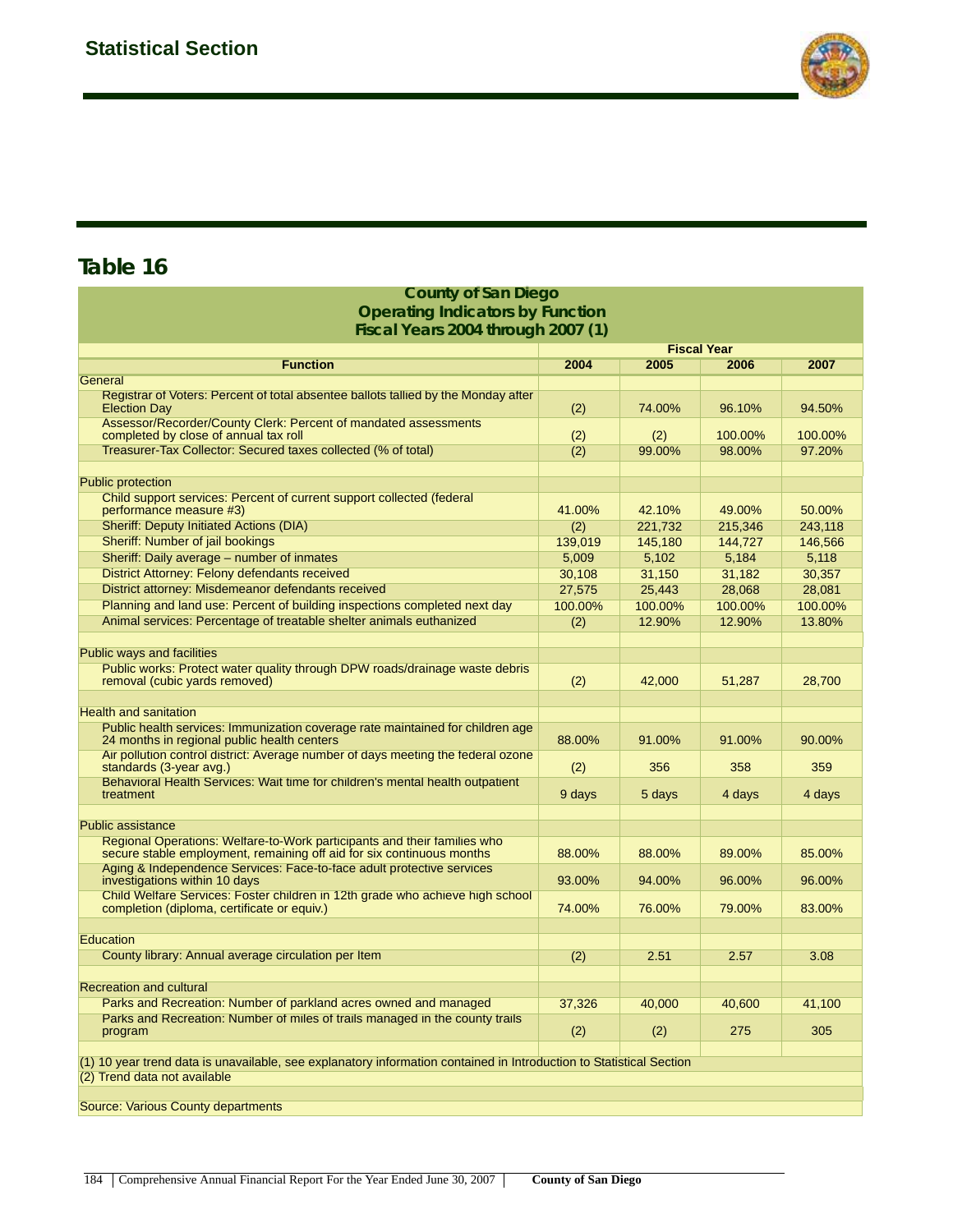

|                                                                                                                     | <b>County of San Diego</b> |                 |                 |  |  |  |  |  |
|---------------------------------------------------------------------------------------------------------------------|----------------------------|-----------------|-----------------|--|--|--|--|--|
| <b>Capital Asset Statistics by Function</b>                                                                         |                            |                 |                 |  |  |  |  |  |
| Last Three Fiscal Years (1)                                                                                         |                            |                 |                 |  |  |  |  |  |
| <b>Fiscal Year</b>                                                                                                  |                            |                 |                 |  |  |  |  |  |
| <b>Function</b>                                                                                                     | 2005                       | 2006            | 2007            |  |  |  |  |  |
| <b>General government</b>                                                                                           |                            |                 |                 |  |  |  |  |  |
| <b>Fleet vehicle</b>                                                                                                | 1,608                      | 1,797           | 1,492           |  |  |  |  |  |
| <b>Buildings</b>                                                                                                    | 1,038                      | 1,029           | 1,108           |  |  |  |  |  |
| Land                                                                                                                | 884                        | 896             | 917             |  |  |  |  |  |
|                                                                                                                     |                            |                 |                 |  |  |  |  |  |
| <b>Public protection</b>                                                                                            |                            |                 |                 |  |  |  |  |  |
| <b>Building - sub stations</b>                                                                                      | 5                          | 5               | $\overline{9}$  |  |  |  |  |  |
| <b>Patrol units</b>                                                                                                 | 922                        | 920             | 1,415           |  |  |  |  |  |
| <b>Detention facilities</b>                                                                                         | 9                          | 9               | 10              |  |  |  |  |  |
|                                                                                                                     |                            |                 |                 |  |  |  |  |  |
| Public ways and facilities                                                                                          |                            |                 |                 |  |  |  |  |  |
| <b>Road miles</b>                                                                                                   | 1,905.79                   | 1,911.18        | 1,921.25        |  |  |  |  |  |
| <b>Bridges</b>                                                                                                      | 174                        | 174             | 174             |  |  |  |  |  |
| <b>Airports</b>                                                                                                     | 8                          | 8               | 8               |  |  |  |  |  |
| <b>Road stations</b>                                                                                                | 32                         | 32              | 15              |  |  |  |  |  |
|                                                                                                                     |                            |                 |                 |  |  |  |  |  |
| <b>Health and sanitation</b>                                                                                        |                            |                 |                 |  |  |  |  |  |
| <b>Inactive landfills</b>                                                                                           | 11                         | 11              | 18              |  |  |  |  |  |
| <b>Sewer lines miles</b>                                                                                            | 376.32                     | 379.31          | 379.83          |  |  |  |  |  |
| Water pollution control facilities                                                                                  | $\overline{2}$             | $\overline{2}$  | $\overline{3}$  |  |  |  |  |  |
|                                                                                                                     |                            |                 |                 |  |  |  |  |  |
| <b>Public assistance</b>                                                                                            |                            |                 |                 |  |  |  |  |  |
| <b>Administration building</b>                                                                                      | $\mathbf{1}$               | $\mathbf{1}$    | $\mathbf{1}$    |  |  |  |  |  |
| <b>Housing facilities</b>                                                                                           | $6\overline{6}$            | $6\overline{6}$ | $6\overline{6}$ |  |  |  |  |  |
|                                                                                                                     |                            |                 |                 |  |  |  |  |  |
| Education                                                                                                           |                            |                 |                 |  |  |  |  |  |
| Libraries                                                                                                           | 27                         | 27              | 20              |  |  |  |  |  |
| <b>Recreation and cultural</b>                                                                                      |                            |                 |                 |  |  |  |  |  |
|                                                                                                                     |                            |                 |                 |  |  |  |  |  |
| Parks/Open space area                                                                                               | 90<br>$\overline{9}$       | 90              | 92              |  |  |  |  |  |
| <b>Camp grounds</b>                                                                                                 |                            | 9               | $\overline{9}$  |  |  |  |  |  |
| (1) 10 year trend data is unavailable, see explanatory information contained in Introduction to Statistical Section |                            |                 |                 |  |  |  |  |  |
|                                                                                                                     |                            |                 |                 |  |  |  |  |  |
| Source: Various county departments                                                                                  |                            |                 |                 |  |  |  |  |  |